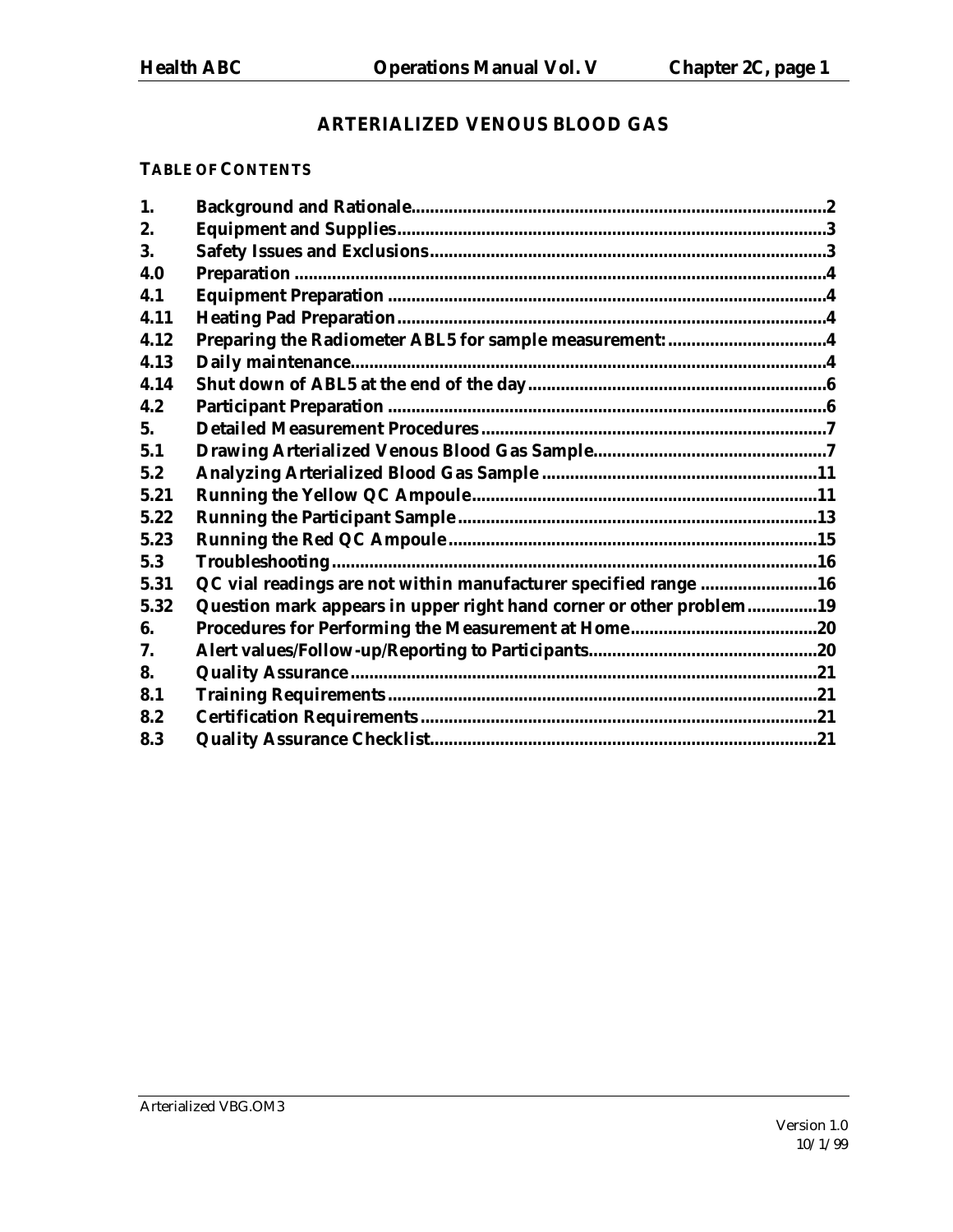## **ARTERIALIZED VENOUS BLOOD GAS**

## **1. Background and Rationale**

Several smaller studies have demonstrated that acid-base status in postmenopausal women affects nitrogen balance and markers of bone turnover. The animal protein based diet common in industrialized societies, combined with the gradual reduction in renal function with aging, results in a chronic mild metabolic acidosis. With aging, body systems other than the kidney become increasingly important in buffering this acid. Muscle and bone can both be used as buffers. This examination is being performed to examine the contribution of acid-base status to losses in muscle and bone mass with aging.

While the gold standard measurement is an arterial blood gas, acid-base status can be accurately determined by obtaining an arterialized venous blood sample. Small shunts exist normally between arterioles and venules. In this procedure the participant's hand is warmed long enough for these small shunts to open. At that point there is enough mixing of arterial and venous blood locally that a venous sample very closely correlates with arterial values for pH, carbon dioxide (CO2), and bicarbonate (HCO3).

# **IMPORTANT:**

Participants who do NOT need the cell collection (see Question #1 on the Phlebotomy form [Year 3 Clinic Visit Workbook, page 42]) will have their blood drawn exactly as described in this protocol. They will have a 10 mL red top and a 3 mL purple top vacutainer tube drawn before collection of the blood gas sample.

Participants who DO need the cell collection need to have four vacutainer tubes filled (two 10 mL red tops in addition to the 10 mL red top and the 3 mL purple top that will be collected on all participants). This number of tubes cannot be drawn from the same hand vein as the blood gas. Consequently, participants who DO need the cell collection will have two venipunctures: one for filling all four vacutainer tubes and one for the blood gas. Details for drawing the four vacutainer tubes for these participants are in the Blood Collection operations manual chapter (Chapter 2D). To obtain the blood gas for these participants, follow the protocol outlined below but do not collect the red top and purple top vacutainer prior to drawing the blood gas. This is further clarified in the protocol section describing these procedures.

Arterialized VBG.OM3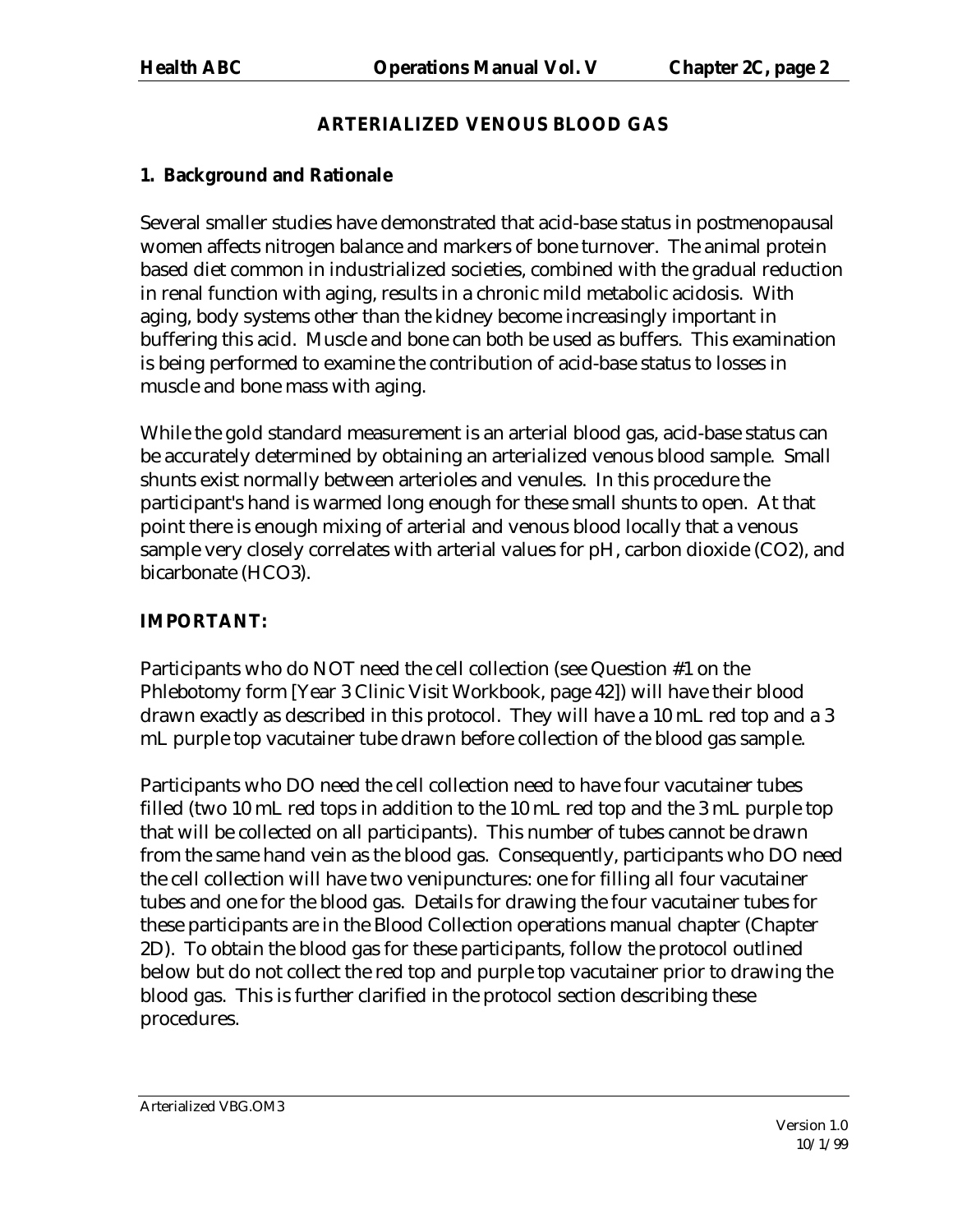## **2. Equipment and Supplies**

- Gloves, disposable, non-sterile
- Tourniquets
- 21 gauge butterfly needle with 12-inch tubing; 19 gauge may be used in participants with appropriate veins-makes blood draw easier
- Heplock cap (optional)
- Alcohol wipes
- 2X2 gauze pads
- 3 mL preheparinized syringe
- Band-aids
- Tape
- 3 mL plain syringes (2 per participant)
- 5 mL plain syringes (2 per participant)
- 10 mL plain syringes (1 per participant)
- Sodium heparin 100 USP units/ml for heparin flush
- 21 gauge straight, hollow needles
- 10 mL plain red top vacutainer tube (1 per participant)
- 3 mL purple top vacutainer tube (1 per participant)
- Cup of regular ice, crushed
- Microtemp 2000 T-pump
- 16" X 21" reusable heating pad
- Radiometer ABL5 Blood Gas Machine and supplies (solutions, paper, cylinders)
- One red and one yellow QC control ampoule (1 of each color ampoule per participant)
- Thermometer for taking participant's temperature
- Digital wall thermometer for recording room temperature

# **3. Safety Issues and Exclusions**

The risks of this examination are those associated with phlebotomy: discomfort at the site, bruising, and, rarely, infection. The heating pad is automatically set to 42ºC and cannot become any warmer. The only exclusions for not performing the arterialized blood gas are persons who cannot have phlebotomy due to dialysis grafts, mastectomies, or other medical conditions (please see section 3.2.1 of the operations manual for specifics), or allergy to heparin. Also, review Section 3 in the Blood Collection chapter (Chapter 2D) for precautions to be used when handling biologic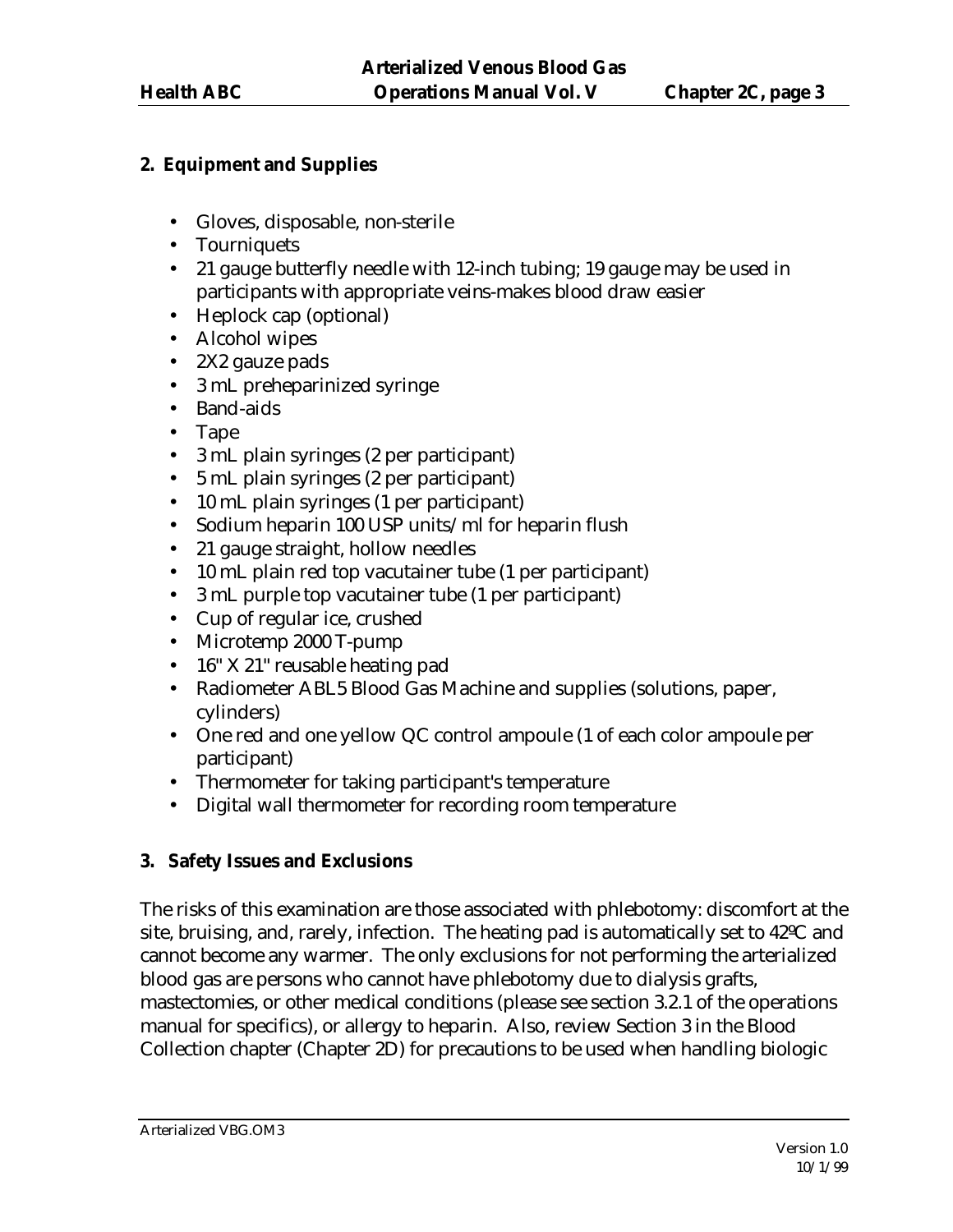specimens as well as procedures to follow when a participant looks or feels faint during the blood draw.

#### **4.0 Preparation**

#### **4.1 Equipment Preparation**

#### **4.11 Heating Pad Preparation**

- The heating pad should be cleaned between uses with a surface cleaner and disinfectant such as Cavicide Hospital Disinfectant and Decontaminant.
- Thirty minutes before the first participant arrives, attach the reusable pad to the heating pump and plug it in. It has an internal thermostat set to 42ºC and will automatically warm to this temperature. The pad will take approximately 30 minutes to warm to this temperature.

#### **4.12 Preparing the Radiometer ABL5 for sample measurement:**

(This can be done in the morning before participants arrive)

- Remove from "STANDBY"- In order to save on supplies such as calibrating solutions and gases, you will place your ABL5 into the STANDBY mode at the end of each day it is used. The procedure for placing the ABL5 into standby is described below. When in the STANDBY mode only a Cal 2 is performed every 4th hour to keep the analyzer ready for use at a short notice. When you arrive in the morning, you must remove it from the STANDBY mode.
- You should see "STANDBY" in the upper left hand corner. To exit the STANDBY mode, press the softkey under the word "Exit" in the lower right hand corner. This causes the machine to perform a CAL 1 procedure ("CAL 1" will show in the upper right corner while it is calibrating). After 2 3/4 minutes you should see a reading of the Cal 1 pH, a "READY" message (upper left), and a green light to the left of the target sign. The ABL5 is now ready for action.

## **4.13 Daily maintenance**

Below are the daily maintenance procedures to be done, recorded and initialed each day on the "Maintenance Schedule for ABL5" log that will come from the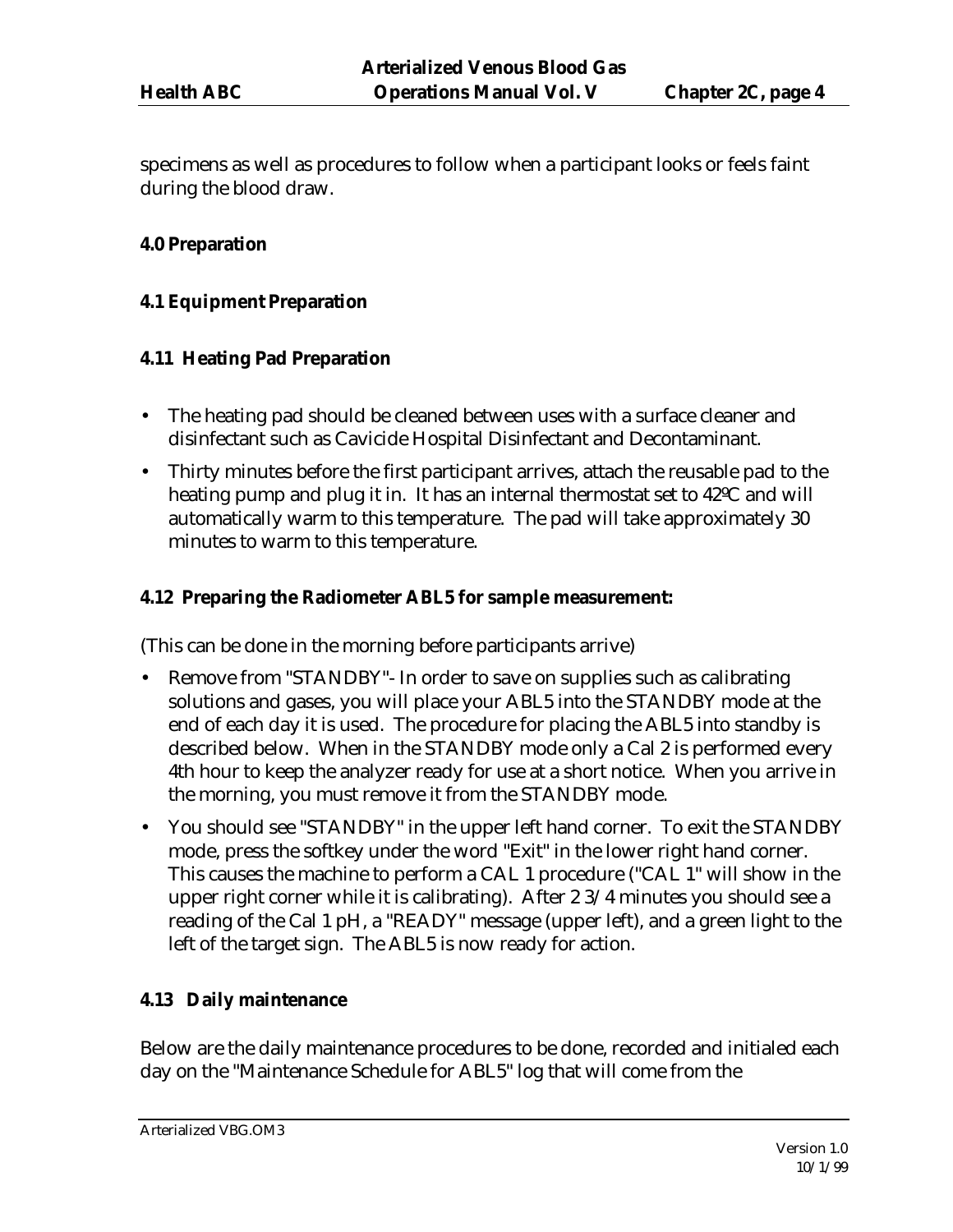manufacturer with your machine.

- Check solution levels- Because of the design of these bottles, almost all the solution will be used before it is necessary to install a new bottle. See page 7.2.5 of Operator's Manual or page 8 of Short Form Instructions for changing solution bottles.
- Check thermal paper supply: Replace when low. Instructions on page 7.2.1 of Operator's Manual or page 15 of Short Form Instructions.
- Check pressure in gas cylinders- It is not empty until the indicator is below the green (50 psi). (see pg 7.2.6 of Operator's Manual for instructions on changing the gas tanks). They should last about 6 months.
- Examine/clean inlet: Wipe off any blood. If very dirty, see page 7.2.6 of Operator's Manual.
- Check waste level in container—If full, replace. See Page 7.2.6 of Operator's Manual or page 14 of Short Form Instructions for replacement directions.
- Perform a Cleansing program- (page 6 Short Form Instructions)
	- 1. You will need the Cleaning Solution (S5332). Fill a syringe with at least 15μl (microliters) of Cleaning Solution.
	- 2. Press Menu softkey
	- 3. Press 2 on the keyboard (Maintenance). A new menu will appear.
	- 4. Press 2 on the keyboard (Cleansing)
	- 5. When prompted by the display, open the inlet to the syringe/test tube position (#1)
	- 6. Once you have opened it, the display will tell you to aspirate the cleaning solution (#5332) from the syringe.
	- 7. Push the aspirate button momentarily, and let the machine aspirate the Cleaning Solution until it beeps.
	- 8. Remove the syringe, wipe the inlet, and close it.
	- 9. The analyzer will perform a cleansing, then a rinse cycle and return to the "READY" mode after a few minutes.
- Perform a 2-Point Calibration-
	- 1. Hit the "Menu" softkey. Choose "1" (Calibration), then "2" (Cal 2). The machine will begin a 2-point calibration. It will take about 5 1/2 minutes to perform a 2-point calibration.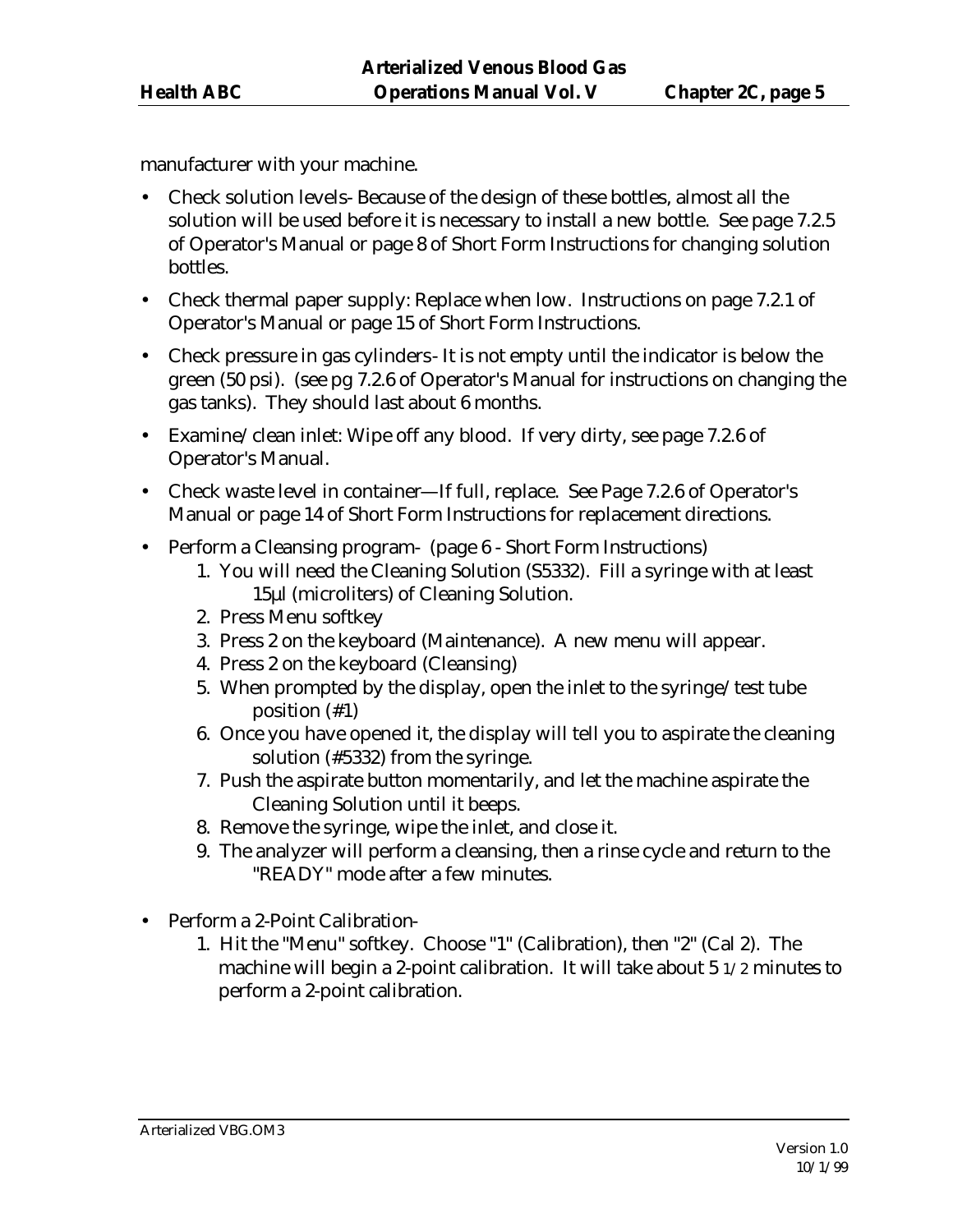2. When done, you can check the calibration status by hitting the "Menu" softkey, then "4" for System Status, then "2" for Cal status. The first page will show you the time of the last calibration. Hit the "Page" softkey for the pH electrode status. There are two pH readings because it is a 2-point calibration. Hit "Page" and you will see the pCO2 electrode status, then "Page" again to see the pO2 electrode status. Things to look for are the sensitivity readings for the electrodes and the "zero" reading for the pO2 electrode. The values should be in the range listed below:

| 1) Sensitivity | (pH)   | 92-102%     |
|----------------|--------|-------------|
| 2) Sensitivity | (pCO2) | 85-100%     |
| 3) Sensitivity | (pO2)  | $5-40$ mmHg |
| 4) Zero:       | (pO2)  | $< 6$ mmHg  |

- 3. You can print this by hitting the "Menu" softkey. Choose "5" (Print/Send), then "2" (Print System Status).
- 4. If the values you obtained are not within the range above, the machine either needs to be cleaned or the electrodes for the value which is out of range needs to be remembraned. Follow the troubleshooting guidelines outlined in section 5.3 below.

# **4.14 Shut down of ABL5 at the end of the day**

The ABL5 should be shut down at the end of the day after all samples have been analyzed and any weekly or monthly maintenance has been performed and the machine has returned to a "READY" mode.

- Hit the "Menu" softkey.
- Hit "3" on the keyboard (Utilities)
- Hit "1" on the keyboard (Standby)

## **4.2 Participant Preparation**

- Although allergy to heparin is rare, ask if the participant is allergic to heparin. If they say "yes" do not do the arterialized venous blood gas protocol. Mark "No" to Question #13 ("Was arterialized venous blood sample obtained?") on page 44 of the Year 3 Clinic Visit Workbook.
- Explain procedure to the participant. Suggested text: "As people get older, the amount of acid in their blood rises very slightly. This may contribute to muscle weakness and thinning of the bones. To look at the amount of acid in your blood, we need to draw the blood in a special way. We'll put a regular blood drawing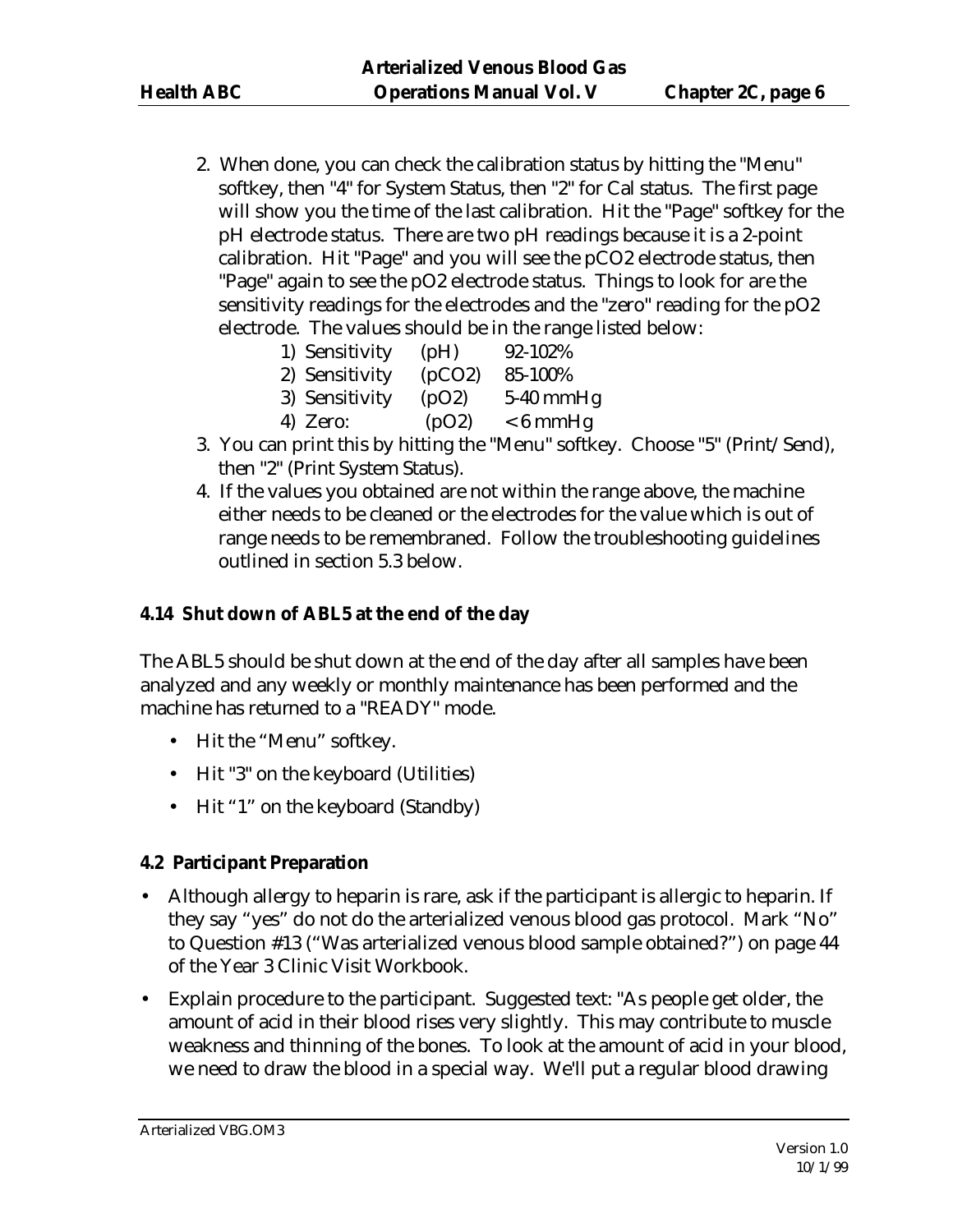needle in a vein on the back of your hand and then warm your hand in a heating pad for 15 minutes before drawing the blood."

- Take participant's temperature. Record temperature on the Phlebotomy data collection form. **You will not need to enter this information into the blood gas machine.** Also record the room temperature where the control vials are stored on the Blood Gas Results data collection form (Year 3 Clinic Visit Workbook, page 45).
- Warming the participant's hands by wrapping them in the heating pad for a few minutes prior to venipuncture helps dilate the hand veins and make venipuncture easier. This should be done while the blood drawing equipment is being set up.
- Prepare the heparin flush syringes by drawing up 200 units (2 mL of 100 USP) units/ml) sodium heparin into each of the plain 3 mL syringes to make two heparin flush syringes. Set the heparin flush syringes aside for use later.
- Participants should not eat for 2 hours before the arterialized blood draw. They have been asked in the clinic visit instructions not to eat for at least 1 hour prior to their appointment. Ask the participant when they last ate and record this time on the Phlebotomy form (page 43 of the Year 3 Clinic Visit Workbook). Ensure participant has been fasting 2 hours before performing blood draw.
- If the participant is on oxygen, enter the amount of oxygen they are using (e.g. 2) liters) on the Phlebotomy data collection form (Year 3 Clinic Visit Workbook, page 43). **You will not need to enter this information into the blood gas machine.** The oxygen level is pre-set on the machine – you do not need to change it even if the participant is on oxygen because the machine only uses the oxygen level to calculate certain results – none of which we are measuring. The values we are measuring are measured directly by the electrodes and are not affected by the amount of oxygen the participant is breathing. We do need to know the amount of oxygen they are on to interpret the blood gas results and will obtain this information from the data collection form.
- Record the time the blood draw started on the data collection form.

## **5. Detailed Measurement Procedures**

## **5.1 Drawing Arterialized Venous Blood Gas Sample**

- Wash hands thoroughly. Put on gloves.
- Venipuncture and arterialization of blood can be difficult in elderly people. It is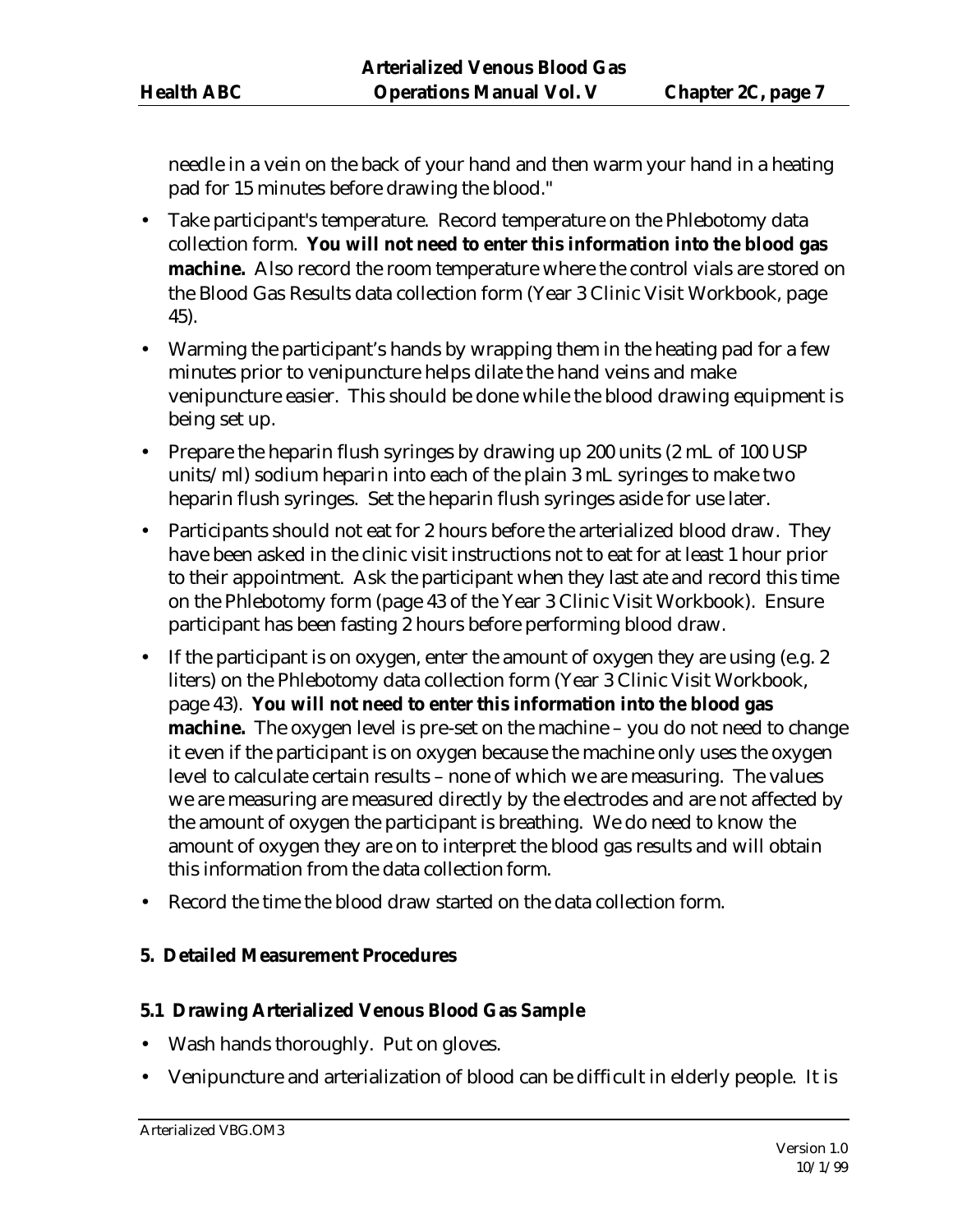essential that the participant be as warm as possible to ensure ease of venipuncture and good peripheral circulation to improve blood gas results. Using blankets or small heaters to ensure the participant is warm will help. Warm the participant's hand with the heating pad while setting up for the blood draw to make veins more prominent. Use of the heating pad to warm the hand prior to venipuncture has resulted in an increased success rate in obtaining venous access in prior studies and does not interfere with the blood test results. Venipuncture can be challenging in older individuals and routine use of the heating pad to warm the participant's hand prior to venipuncture attempts is helpful. Once the butterfly has been inserted, only the hand with the butterfly should be placed in the heating pad and the pad wrapped around the hand as snugly as possible. To limit the discomfort of the participants, please limit venipuncture to two attempts per participant.

- Label the pre-heparinized 3 mL syringe (this is the pre-packaged syringe containing dry heparin, not to be confused with the heparin flush syringes containing liquid heparin that you prepared earlier) with the participant's Enrollment ID #.
- Select a rack of pre-labeled blood collection tubes. Affix the matching barcode labels to the Phlebotomy and Laboratory Processing forms.
- Unwrap and break the vacuum on one 10-mL syringe and one 5-mL syringe by withdrawing the plunger and then expelling all air.
- Place the tourniquet on participant's forearm and, after cleaning skin with alcohol wipe, insert butterfly catheter into a dorsal hand vein with heplock at end. Insertion site must be at or distal to the wrist.
- Secure the butterfly in place on the participant's hand with tape.

## **IMPORTANT:**

Participants who do NOT need the cell collection (see Question #1 on the Phlebotomy form) will have a 10 mL red top and a 3 mL purple top vacutainer tube drawn before collection of the blood gas sample. Follow the directions in every bulleted item below.

Participants who DO need the cell collection need to have four vacutainer tubes filled (two 10 mL red tops in addition to the 10 mL red top and the 3 mL purple top that will be collected on all participants). This number of tubes cannot be drawn from the same hand vein as the blood gas. Consequently, participants who DO need the cell collection will have two venipunctures: one for filling all four vacutainer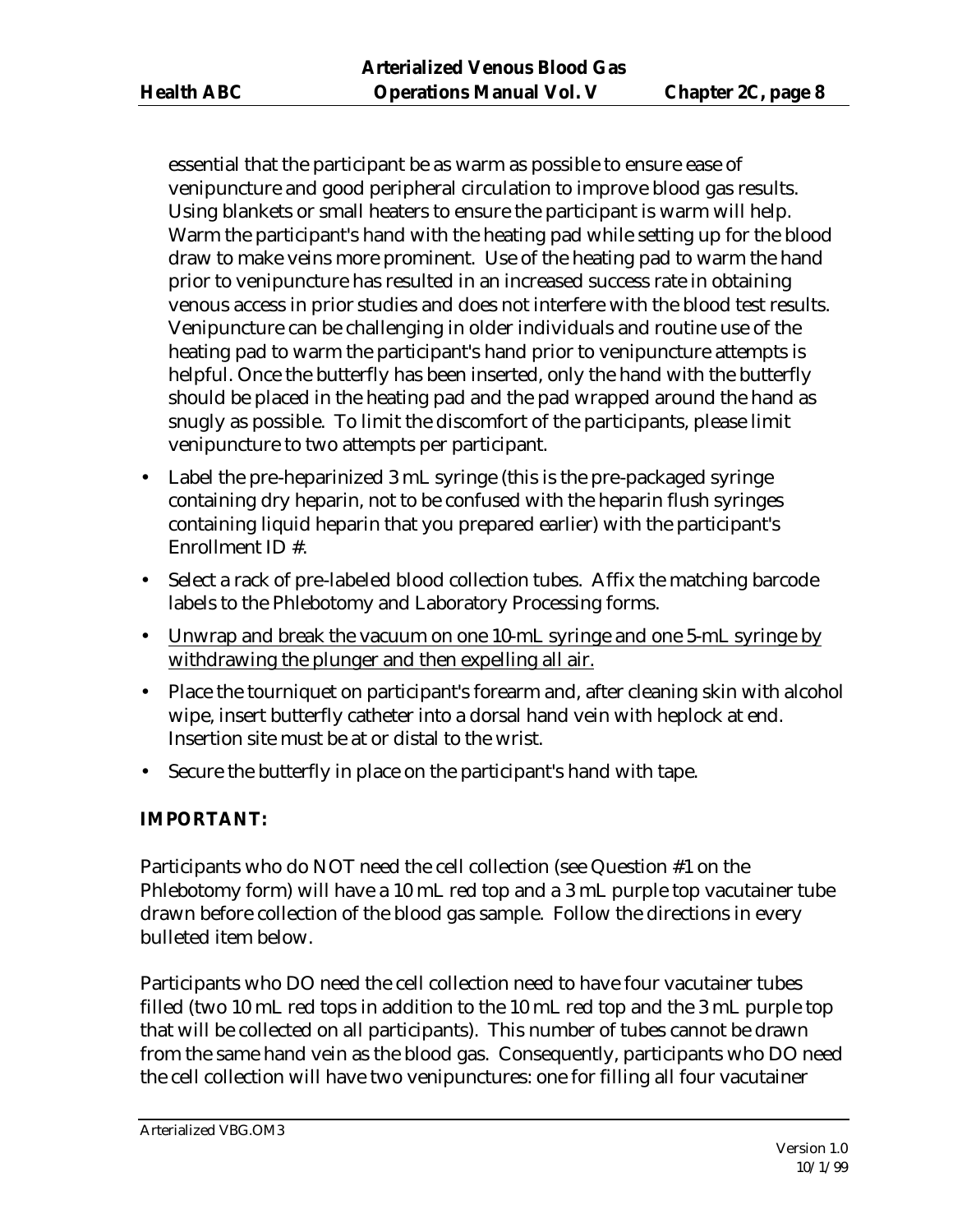tubes and one for the blood gas. Details for drawing the four vacutainer tubes for these participants are in the Blood Collection chapter. To obtain the blood gas for these participants, skip the next two bulleted items and resume following the protocol at the third bullet which begins "Remove the tourniquet now—before warming..."

- You will withdraw the regular lab samples for participants who DO NOT need the cell collection before flushing with heparin or warming the hand. This must be done gently as the hand and wrist veins are more delicate than the usual antecubital vein. For this reason, do not withdraw the sample directly into vacutainers. The vacuum in these tubes is strong enough to collapse and damage the vein and may prevent completion of the arterialized sample. Remove the heplock cap from the end of the butterfly and attach the 3 mL syringe. Gently and slowly withdraw 3 mL into the 5 mL plain syringe. After the 3 mL syringe is filled, detach it from the butterfly. Attach the 10 mL syringe to the end of the butterfly to prevent blood from seeping out the uncapped end while you place the blood from the filled 3 mL syringe into the purple top vacutainer tube. Attach a new 21-gauge needle to the filled 3 mL syringe and push the sharp end of the needle through the rubber stopper of the purple top vacutainer. Let the vacuum in the vacutainer pull the blood from the syringe into the vacutainer while you draw the next sample. Do not push down on the syringe to speed the process as this can result in a hemolyzed sample and is not necessary. It is simpler and safer to leave the syringe and needle inserted while you withdraw the second sample. Draw 10 mL's of blood into the 10 mL syringe, detach it from the butterfly, and replace the heparin cap on the end of the butterfly. Attach a new 21g straight needle to the syringe and push the sharp end of the needle through the rubber stopper of the red top vacutainer. To avoid the onset of clotting, do not wait until both syringes are filled before transferring to the vacutainers.
- Leaving butterfly in place, remove the tourniquet at or before 2 minutes. If blood flow ceases after the tourniquet is removed and the blood draw for the vacutainer tubes is not complete, the tourniquet may be reapplied for another 2 minutes. Note the total tourniquet time on the Phlebotomy form. The arterialized blood gas will be drawn later without a tourniquet.
- Remove the tourniquet now—before warming the participant's hand and drawing the arterialized sample. Be sure to note the total tourniquet time on the Phlebotomy form. Warming the participant's arm and drawing the arterialized sample should all be done without a tourniquet. Flush the butterfly tubing with 200 units (2 mL of 100 USP units/ml) of sodium heparin flush using one of the 3 mL heparin flush syringes prepared earlier, and replace the heplock on the end of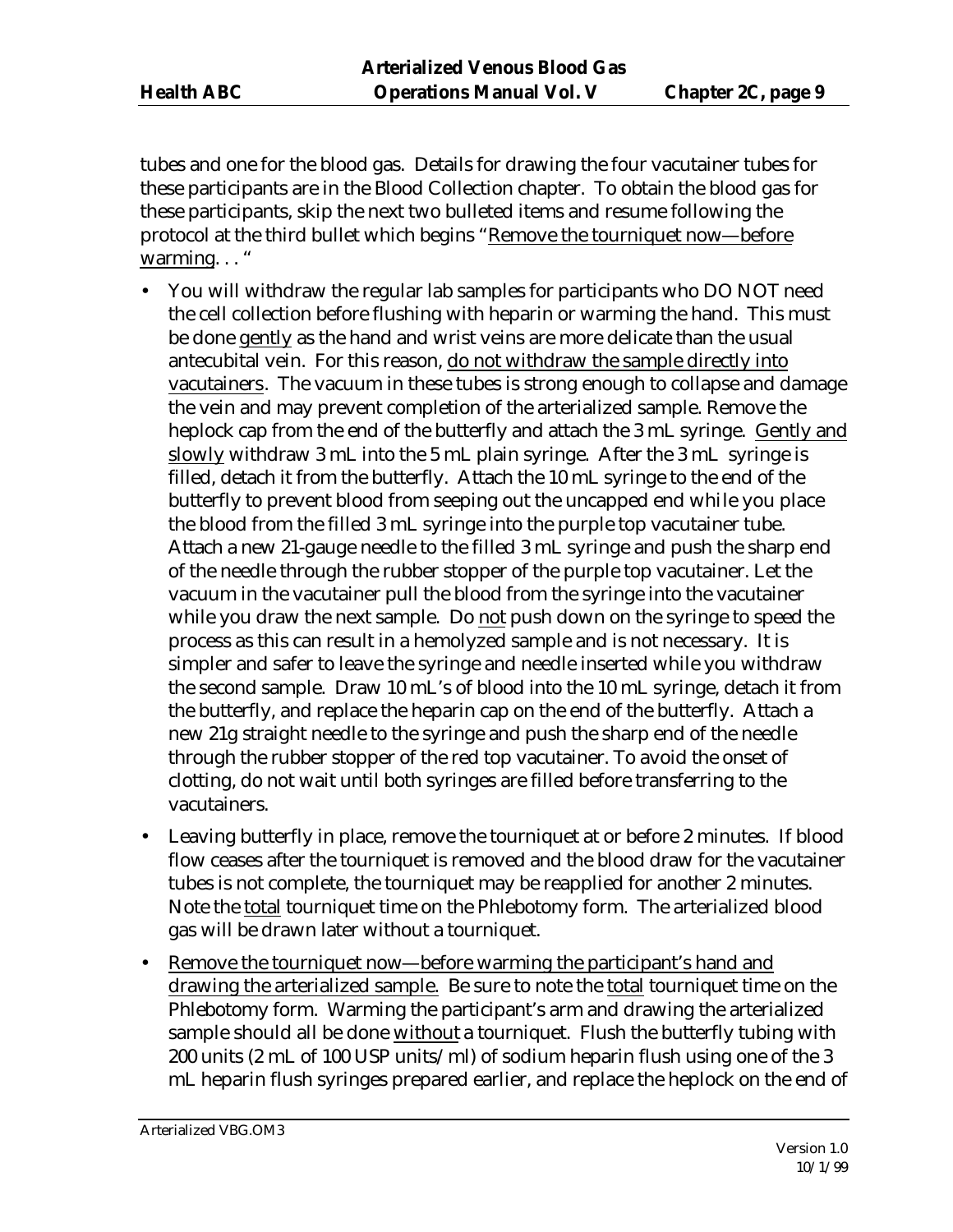the butterfly.

- Wrap hand and forearm in heating pad that has been warmed to 42ºC as snugly as possible, leaving no air between hand and pad. The pad may be secured loosely with tape or string wrapped around the outside of the pad. Caution should be used to ensure that the tape or string is not snug enough to alter blood flow in the participant's arm. The end of the heplock should extend out the front of the pad past the edge of the pad which covers the fingers. It is very important that the entire hand and as much as possible of the arm be snugly wrapped in the heating pad. The end of the heating pad past the participant's fingers should be tucked under to prevent cool air from coming in contact with the participant's hand.
- Remove the syringes and needles from the vacutainers and dispose of them in the appropriate biohazard container.
- Wait at least fifteen minutes. Longer warming periods are permitted and will result in improved arterialization. A minimum of 15 minutes is required.
- Leave the hand wrapped in the heating pad. Using the second 3 mL heparin flush syringe prepared earlier, inject 100 units (1 mL of 100 USP units/ml) sodium heparin into the end of the IV.
- Withdraw 3 to 5 mL from the IV using the plain 5 mL syringe. Discard this syringe of blood/heparin mixture; this is to ensure that all the heparin has been withdrawn from the IV line.
- Attach the pre-heparinized (containing dry heparin) 3 mL syringe to the IV.
- Withdraw 3 mL of blood. Expel all air from the syringe. Air bubbles in the sample will make the readings inaccurate. Cap syringe immediately and place on ice. The minimum amount of blood needed for blood gas analysis is 1mL but 3 mL is best for optimal analysis.
- If necessary, you may partially unwrap the hand after the 15 minutes of warming to adjust the needle positioning as necessary to draw blood more readily. The hand and arm should be kept wrapped as much as possible at all times.
- If no blood can be withdrawn, inject the 100 units (1 mL of 100 USP units/ml) remaining in the 3 mL heparin flush syringe and then repeat the previous four steps.
- Unwrap hand and remove butterfly. Apply band-aid to venipuncture site.
- The heating pad should be cleaned between uses with a surface cleaner and disinfectant such as Cavicide Hospital Disinfectant and Decontaminant. It does not have to be unplugged or cooled before cleaning. After the last participant of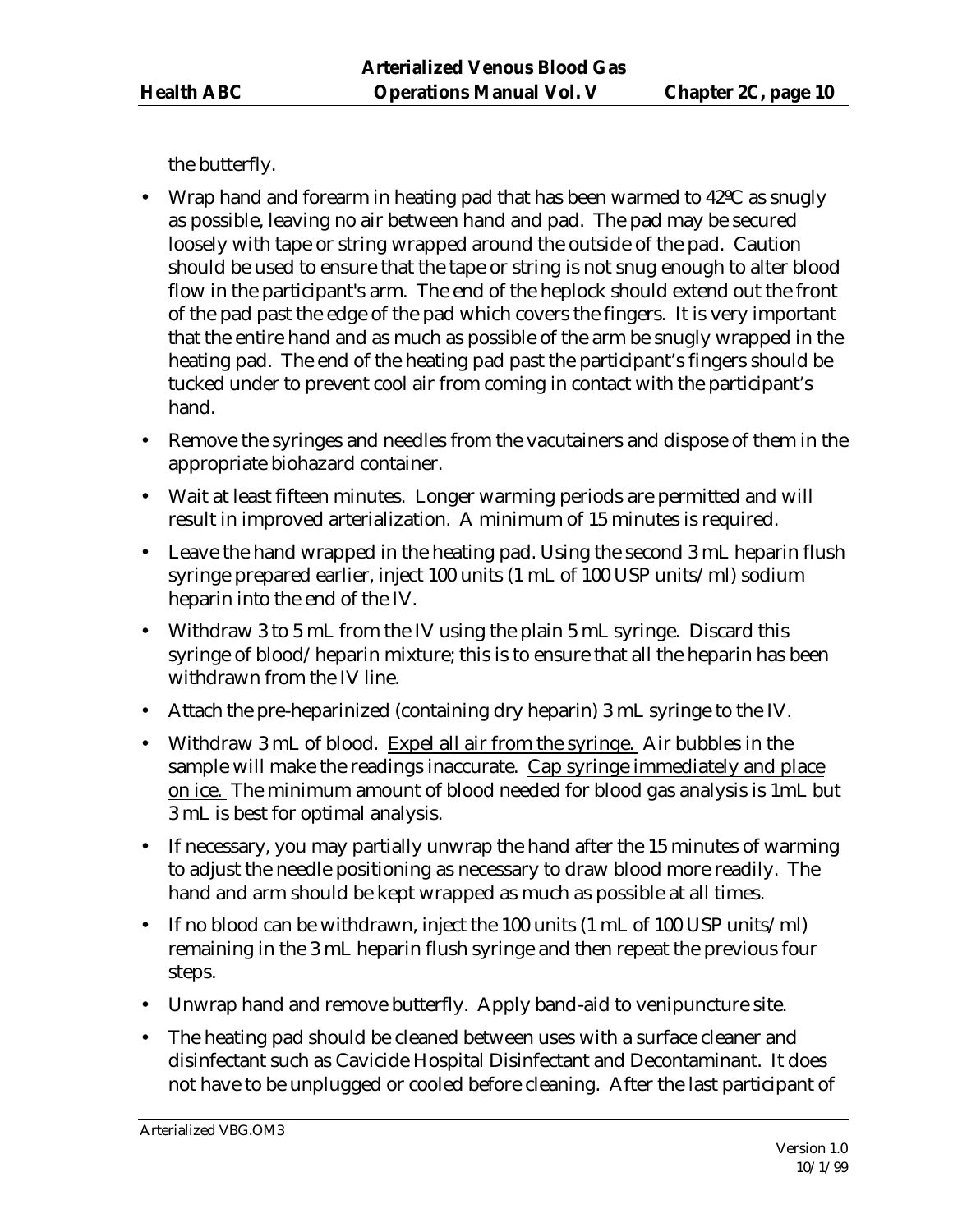the day, heating pad should be unplugged, cleaned and stored for next use.

## **5.2 Analyzing Arterialized Blood Gas Sample**

- Perform daily quality control. These values are to be plotted in the logbook. This can be done before the first participant arrives. Readings for the yellow control can be used for the first participant's Data Collection Form.
- We are going to use two levels of a quality control system, QUALICHECK, to evaluate the performance of the ABL5 by comparing measurements of test solutions to predetermined values. These quality control solutions are a valuable tool in detecting possible errors in blood measurement and in checking the precision and accuracy of the systems.
- Each center will be testing the same lot numbers of the Yellow QUALICHECK (S2040) and the Red QUALICHECK (S2030) every time a participant sample is analyzed. By looking at the recorded values of pH, pCO2 and pO2 values for the Yellow QC and Red QC, we will have a reference point for the participant values obtained. Only in this way will we be able to compare the values obtained at each center to those obtained at the other center.
- Store all ampoules of Qualichek at constant room temperature (preferably 25 degrees Centigrade as this is the temperature assumed by the blood gas machine).
- Check the Following Items:
	- 1. Is machine out of "Standby?"
	- 2. Have you performed the "Daily Maintenance?"
	- 3. Is the ABL5 in "READY" mode?
	- 4. Is the green light on?
	- 5. Do you have the following equipment ready: Yellow Ampoule (S2040) - unopened Daily QC log Gauze pads Blood Gas Results data collection form for the first participant of the day
- Remember to save all the tape readouts for the yellow QC, the participant values, and the red QC. These will be an additional backup for the data collection forms on which you will record the values. Tape readouts should be stored at each clinic.

## **5.21 Running the Yellow QC Ampoule**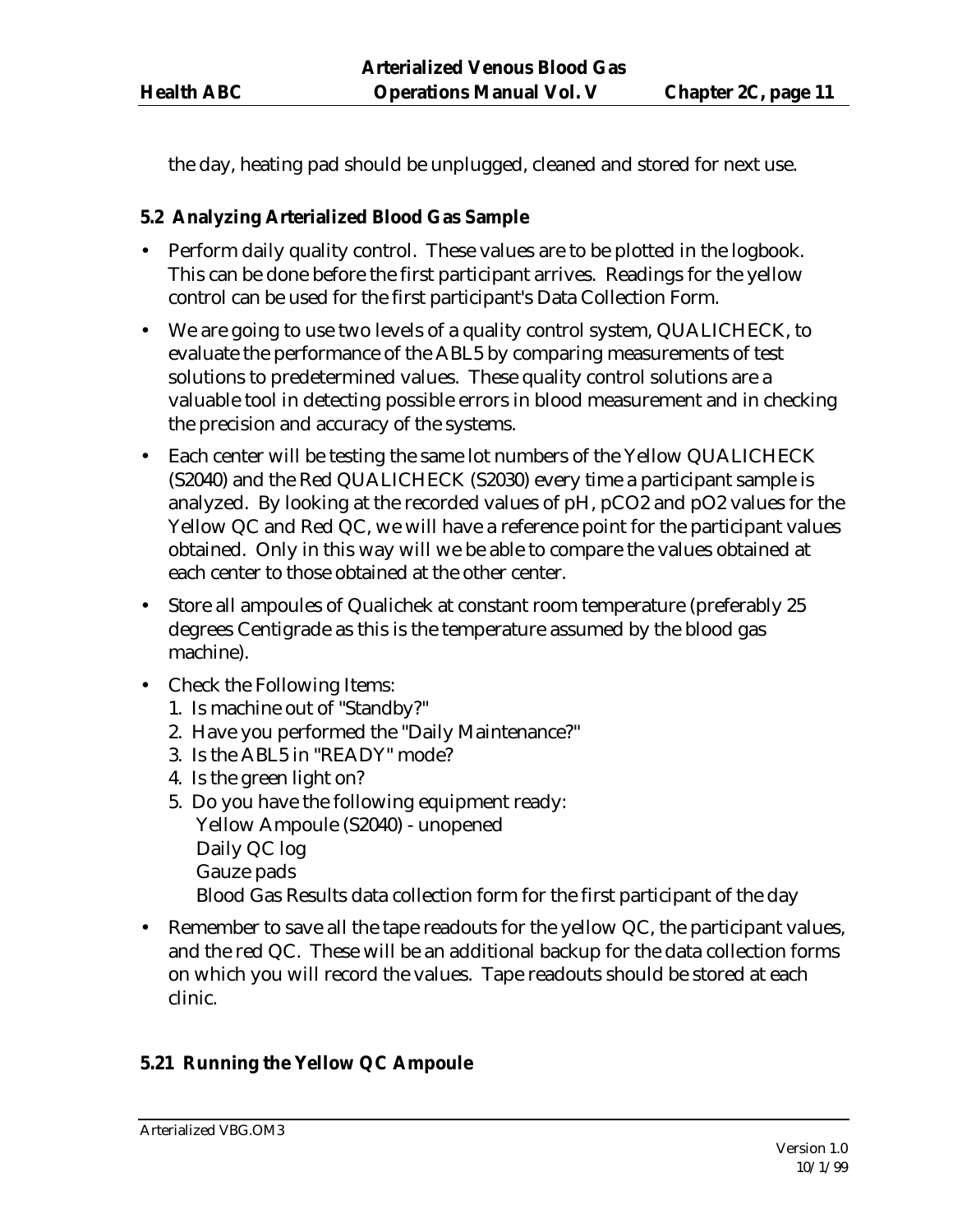- Write the room temperature where the ampoules have been stored on the data collection form.
- One yellow ampoule will be analyzed in duplicate before each participant sample.
- Remember, you have 30 seconds after the inlet is opened to introduce the QC solution or the blood to the inlet needle and begin aspiration.
- Hold the ampoule between your thumb and index finger with thumb and index finger on the ends of ampoule and shake vigorously for at least 15 seconds. Do not hold the ampoule by the body of the ampoule as this will change the temperature of the control solution, and the results produced.
- Tap the top of the ampoule until all the solution collects at the bottom of the ampoule. Be sure no solution remains in the neck of the ampoule.
- The following steps will be done on each yellow ampoule and then repeated (except for opening the ampoule) on the same yellow ampoule before analyzing the participant's blood gas.
- Open the inlet one stop (for syringe).
- Hit the "QC" softkey. The display will say "aspirate sample QC."
- Open the ampoule by holding it in gauze and cracking open at the neck.
- Immerse the inlet into the control solution so that it nearly reaches the bottom of the ampoule.
- Supporting the ampoule in the gauze pad, press the Aspirate button (target) momentarily. Hold the ampoule in the inlet until a beep is heard and the yellow LED lights.
- Remove the ampoule, wipe the inlet with the gauze, and close the inlet.
- Let the ampoule sit open on the counter until the machine returns to "Ready" with the green LED light on after the first reading. It is stable this way for 2 to 3 minutes. If you hold it in your hand, it will warm up and the oxygen reading will rise, possibly out of the normal range. It is not necessary to try to block off the opening of the ampoule.
- Enter the information on the QC identification screen.
	- 1. The cursor is placed on the first data line. To move the cursor, use the ENTER key.
	- 2. Op ID: you can identify the operator- optional. Hit ENTER.
	- 3. Type: hit ENTER since you will be using QUALICHECK.
	- 4. Temp: hit ENTER leaving room temperature at 25ºC.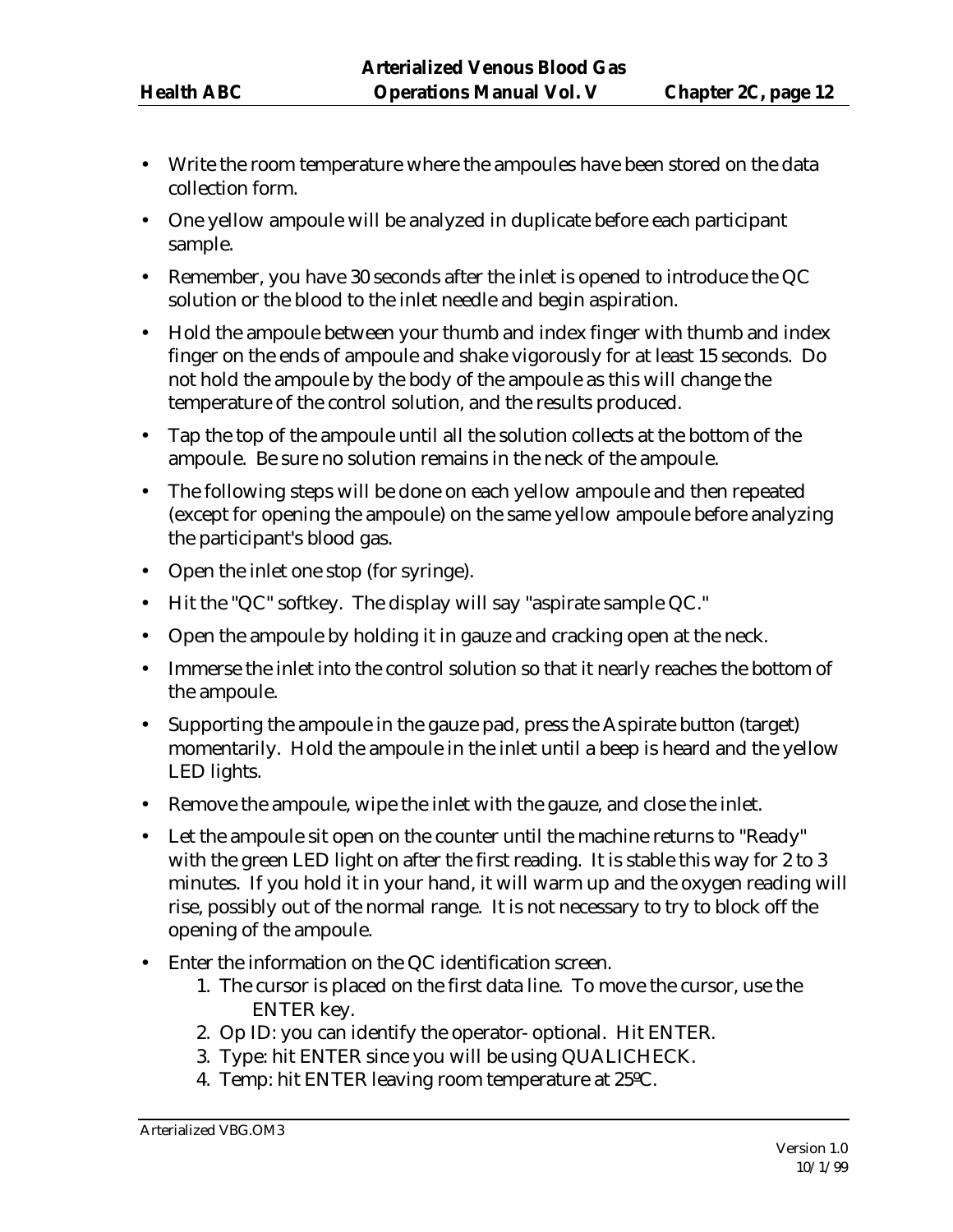- 5. Level: since this is the Yellow level, hit the "Change" softkey until YELLOW-S2040 shows; then hit ENTER.
- The results are displayed on the screen and printed out on the tape. The reading is identified as a Yellow level reading.
- The first reading (pH, pCO2, and pO2) of the day on the Yellow control will also be your QC reading for that day to be plotted in your logbook.
- This first reading (pH, pCO2, and pO2) will also be recorded on the first participant's data collection form as Yellow Control #1.
- Repeat the above steps, from opening the inlet to printing out the results, on the same (already opened) Yellow ampoule. Record the results (pH, pCO2, and pO2) as Yellow Control #2.
- Check the readings you just obtained for the Yellow Quality Control against the manufacturer's given ranges for your particular lot number and machine (ABL5). The pH, pCO2 and pO2 readings should be within range.
- If the readings are not within range, or if you see a question mark in the upper right corner ("status corner"), see troubleshooting section below.

## **5.22 Running the Participant Sample**

(Always wear gloves)

- Check the following items:
	- 1. Is machine out of "Standby?"
	- 2. Have you performed the "Daily Maintenance?"
	- 3. Is the ABL5 in "READY" mode?
	- 4. Is the green light on?
	- 5. Do you have the following equipment ready? Yellow Ampoule (S2040) (unopened) Red Ampoule (S030) (unopened) Participant's arterialized venous blood gas sample (in syringe from SE 1403 kit—on ice)
	- 6. Participant's Blood Gas Results data collection form
	- 7. Gauze pads
- Write the participant's ID number on the Blood Gas Results data collection form for that participant.
- Run the Yellow QC as described on page 11. You can use the yellow QC values obtained during the morning daily maintenance as the yellow QC values for the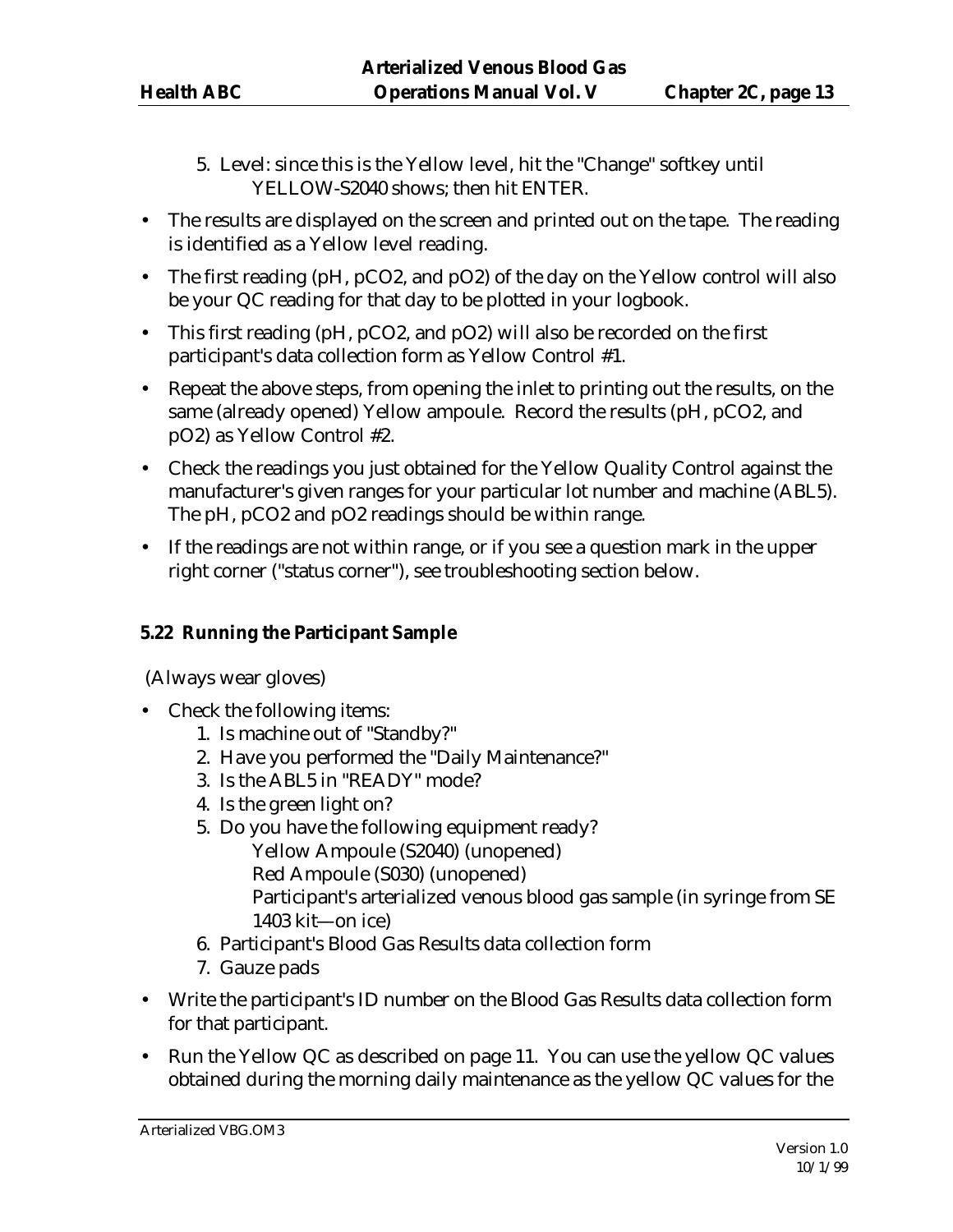first participant of the day.

- Write the yellow QC values obtained just prior to running the participant sample on the Blood Gas Results data collection form for that participant.
- The participant sample should be in a 3 mL pre-heparinized syringe, which has been kept in ice after the sample was drawn. The ice will slow down cell metabolism and keep the blood gas readings constant for about 10 to 15 minutes.
- You should already have expelled any air bubbles from the syringe holding the participant sample. Air in the capped syringe is a potential source of error.
- The following steps will be done in sequence and then repeated twice for a total of three times on each participant sample.
	- The sample in the syringe needs to be mixed well with the anticoagulant after being drawn from the participant.
	- Mix the sample well for at least 15 seconds by inverting the syringe repeatedly and rolling the syringe between your hands.
	- Remove the cap. Expel a few drops of blood into a piece of gauze, and withdraw the plunger slightly to remove blood from tip.
	- Open the inlet. "Blood" should already be selected.
	- Insert the inlet into the syringe well below the surface.
	- Press the Aspirate button momentarily. Wait for the yellow LED to light and the short beep to sound. This tells you that the sample has been received.
	- Remove the syringe, wipe the inlet with the gauze, and close the inlet.
	- Expel any air from the syringe, re-cap the syringe, and place back on ice.
	- Enter the participant information on the screen.
		- 1. The Cursor is positioned at the Op ID. Press ENTER to move it to the next line.
		- 2. Pt ID input the participant's ID #, then press ENTER.
		- 3. Type "Mixed Venous" is already there. Just push ENTER.
	- You can skip the rest of the ID keys. The temperature on the machine is set to 37ºC; leave it at this temperature. The oxygen level is pre-set on the machineyou do not need to change it even if the participant is on oxygen because the machine only uses the oxygen level to calculate certain results, none of which we are measuring. The values we are measuring are measured directly by the electrodes and are not affected by the amount of oxygen the participant is breathing. We do need to know the amount of oxygen they are on to interpret the blood gas results and will obtain this information from the data collection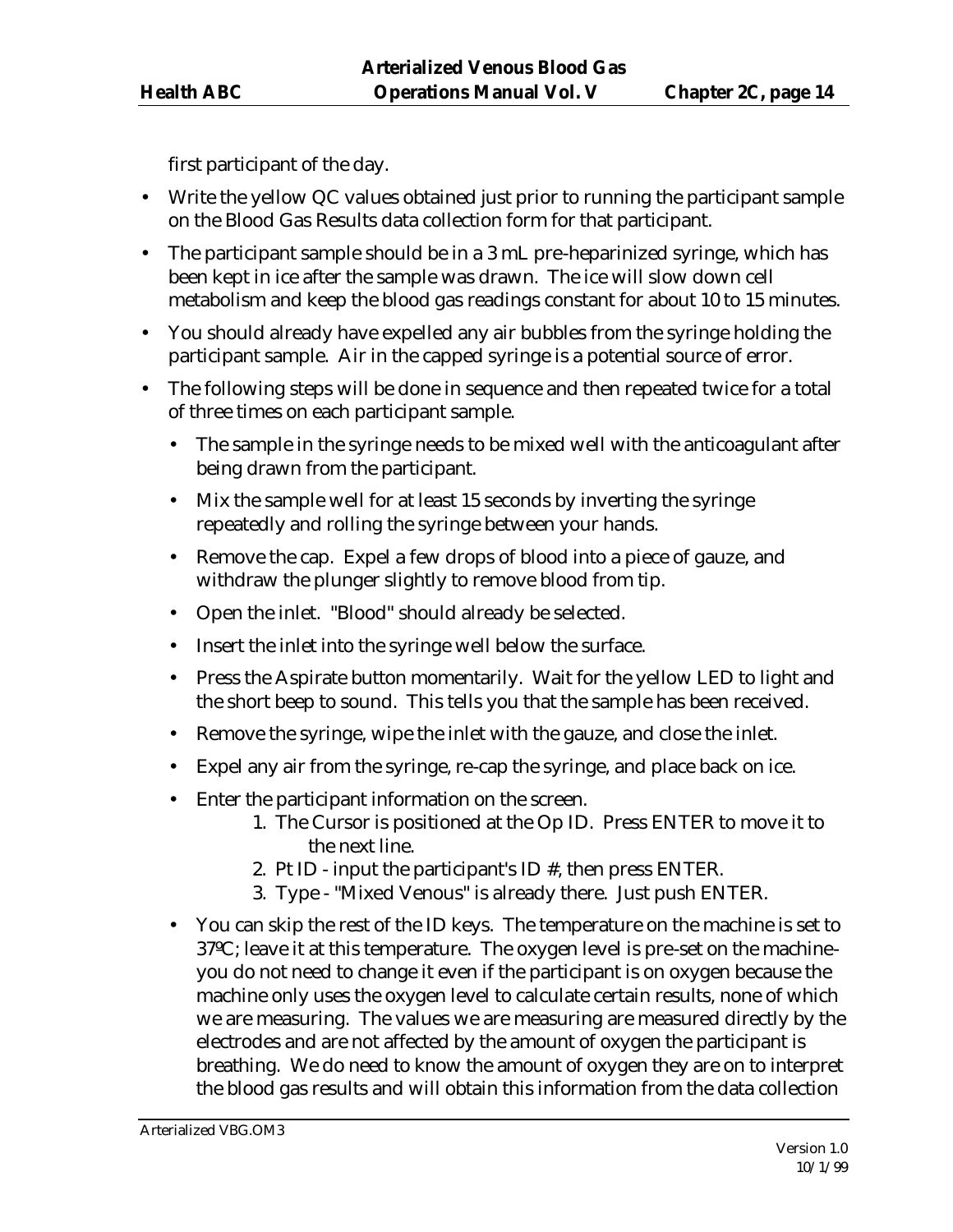form.

- The Patient Report will appear on the screen and will be automatically printed. You should record the pH, pCO2, pO2, and HCO3 on the Blood Gas Results data collection form as Participant Reading #1 (2a.).
- As soon as the "READY" sign comes back on and the green LED light is lit, repeat the above steps, from mixing the sample to printing out the report two more times. These will be Participant readings #2 and #3. Record them on the Blood Gas Results data collection form in the appropriate spaces (2b. and 2c.).
- After running the participant sample in triplicate, run a red control ampoule in duplicate as described below.

# **5.23 Running the Red QC Ampoule**

One red ampoule will be analyzed in duplicate after each participant sample.

- Hold the ampoule between your thumb and index finger with thumb and index finger on the ends of ampoule and shake vigorously for at least 15 seconds. Do not hold the ampoule by the body of the ampoule as this will change the temperature of the control solution, and the results produced.
- Tap the top of the ampoule until all the solution collects at the bottom of the ampoule. Be sure no solution remains in the neck of the ampoule.
- The following steps will be done in sequence on each red ampoule and then repeated (except for opening the ampoule) on the same red ampoule after analyzing the participant's blood gas.
- Open the inlet one stop (for syringe).
- Hit the "QC" softkey. The display will say "aspirate sample QC."
- Open the ampoule by holding it in the gauze and cracking open at the neck.
- Immerse the inlet into the control solution so that it nearly reaches the bottom of the ampoule.
- Supporting the ampoule in the gauze pad, press the Aspirate button (target) momentarily. Hold the ampoule in the inlet until a beep is heard and the yellow LED lights.
- Remove the ampoule, wipe the inlet with the gauze, and close the inlet.
- Let the ampoule sit open on the counter until the machine returns to "Ready" with the green LED light on after the first reading. It is stable this way for 2 to 3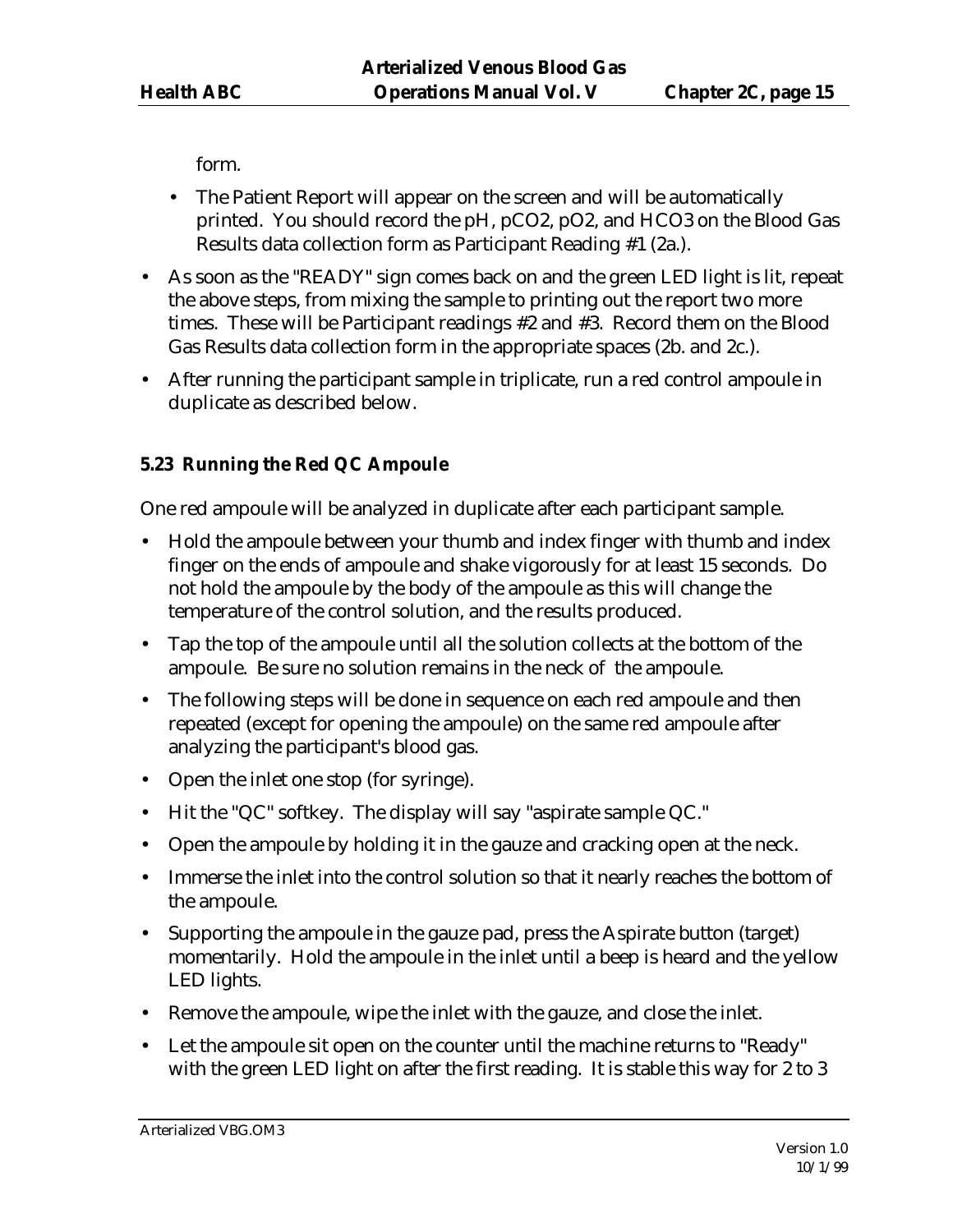minutes. If you hold it in your hand, it will warm up and the oxygen reading will rise, possibly out of the normal range. It is not necessary to try to block off the opening of the ampoule.

- Enter the information on the QC identification screen.
	- 1. The cursor is placed on the first data line. To move the cursor, use the ENTER key.
	- 2. Op ID: you can identify the operator- optional. Hit ENTER.
	- 3. Type: hit ENTER since you will be using QUALICHECK.
	- 4. Temp: hit ENTER to leave room temperature at 25ºC.
	- 5. Level: hit ENTER since Red-S2030 is already showing.
- The results are displayed on the screen and printed out on the tape.
- This reading (pH, pCO2, and pO2) will be recorded on the participant's data collection form as Red Control #1.
- Repeat the above steps, from opening the inlet to printing out the results, on the same (already opened) Red ampoule. Record the results (pH, pCO2, and pO2) as Red Control #2.
- Keep reports which print out with the control and participant values in the participant's chart at each clinic site.
- Check the readings for the Red Quality Control against the manufacturer's given ranges for your particular lot number and machine (ABL5). pH, pCO2 and pO2 readings should be within range.
- If the readings are not within range, or if you see a question mark in the upper right corner ("status corner"), see section 5.3 below.

#### **5.3 Troubleshooting**

#### **5.31 QC vial readings are not within manufacturer specified range**

• All QC readings should fall within the ranges specified with the control material. You will receive a chart listing these ranges so that you can check to see that your QC data for both the Yellow and Red levels are within range. If your values are not within range, perform the steps outlined below. For participants whose control values fall out of the manufacturer's range, record the values obtained during this section on the Blood Gas Results Supplement data collection form (see below).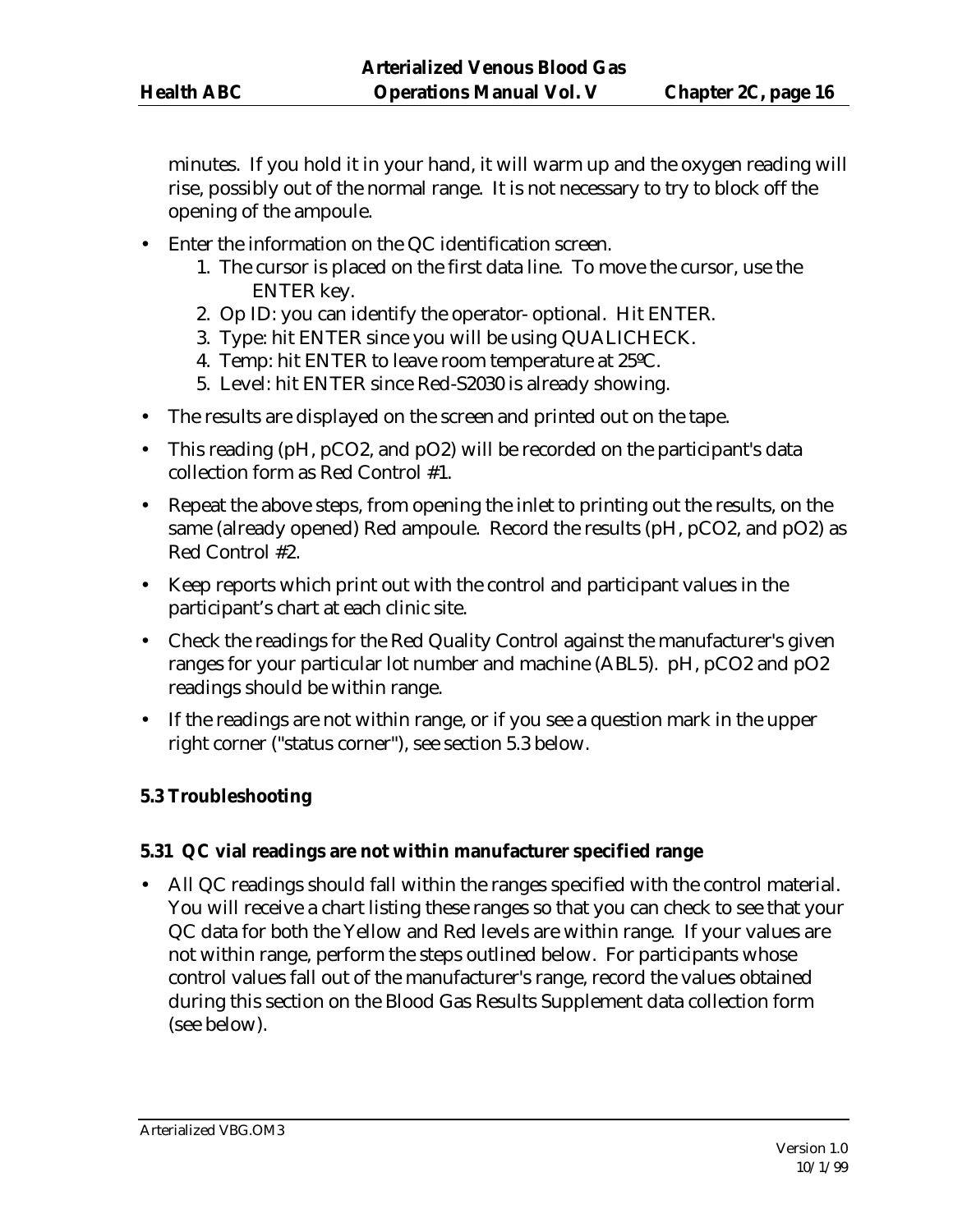|   | HABC Enrollment ID #   Acrostic   Date Form Completed<br>$\mathcal{H}$ ealth $\mathbf{R}$<br>Staff ID #<br>н                                                                            |
|---|-----------------------------------------------------------------------------------------------------------------------------------------------------------------------------------------|
|   | Month<br>Day<br>Year<br><b>BLOOD GAS RESULTS SUPPLEMENT</b>                                                                                                                             |
|   | Examiner Note: Please fax this form to Deborah Sellmeyer at the UCSF Coordinating Center<br>(fax: 415-597-9213) within 24 hours after the arterialized venous blood sample is obtained. |
| o | Which color control was out of range?<br>$\bigcap$ Red<br>∩ Yellow                                                                                                                      |
| 0 | Initial Quality Control Vial Reading(s):                                                                                                                                                |
|   | a.<br>pH<br>pCO <sub>2</sub><br>pO <sub>2</sub><br>mmHg<br>mmHg                                                                                                                         |
|   | pH<br>b.<br>pCO <sub>2</sub><br>$\mathsf{p}\mathsf{O}_2$<br>mmHg<br>mmHg                                                                                                                |
| Ð | <b>System Status:</b><br>(Examiner Note: Mark all categories of problems and record all code numbers that are<br>shown on the "Records" screen.)                                        |
|   | General (please specify code)                                                                                                                                                           |
|   | Measurement (please specify code)<br>O                                                                                                                                                  |
|   | C Calibration (please specify code)                                                                                                                                                     |
| ø | Last 2-point Calibration results:                                                                                                                                                       |
|   | Readings:                                                                                                                                                                               |
|   | a.<br>рH<br>pCO <sub>2</sub><br>٠<br>pO <sub>2</sub><br>mmHa<br>mmHa                                                                                                                    |
|   | pН<br>b.<br>pCO <sub>2</sub><br>pO <sub>2</sub><br>mmHg<br>mmHg                                                                                                                         |
| Q | Drift:                                                                                                                                                                                  |
|   | a.<br>pH<br>pCO <sub>2</sub><br>pO <sub>2</sub><br>mmHg<br>mmHg                                                                                                                         |
|   | Was this a negative $(-)$ reading?                                                                                                                                                      |
|   | Was this a negative (-) reading?<br>Was this a negative $(-)$ reading?<br>∩Yes<br>()No<br>∩ Yes<br>∩No<br>∩Yes<br>∩No                                                                   |
|   | b.<br>рH<br>pCO <sub>2</sub><br>pO <sub>2</sub><br>mmHa<br>mmHg                                                                                                                         |
|   | Was this a negative $(-)$ reading?<br>Was this a negative (-) reading?<br>Was this a negative (-) reading?                                                                              |
|   | ∩Yes<br>∩№<br>∩Yes<br>∩№<br>∩Yes<br>∩№                                                                                                                                                  |
| G | Status:<br>pH<br>pCO <sub>2</sub><br>mmHg                                                                                                                                               |
|   | %<br>%<br>Sensitivity:<br>pO <sub>2</sub><br>pCO <sub>2</sub><br>pH<br>mmHg                                                                                                             |
|   | Zero:<br>pO <sub>2</sub><br>mmHg                                                                                                                                                        |
|   | BGRS Version 1.0 6/14/99<br>*Page 1*                                                                                                                                                    |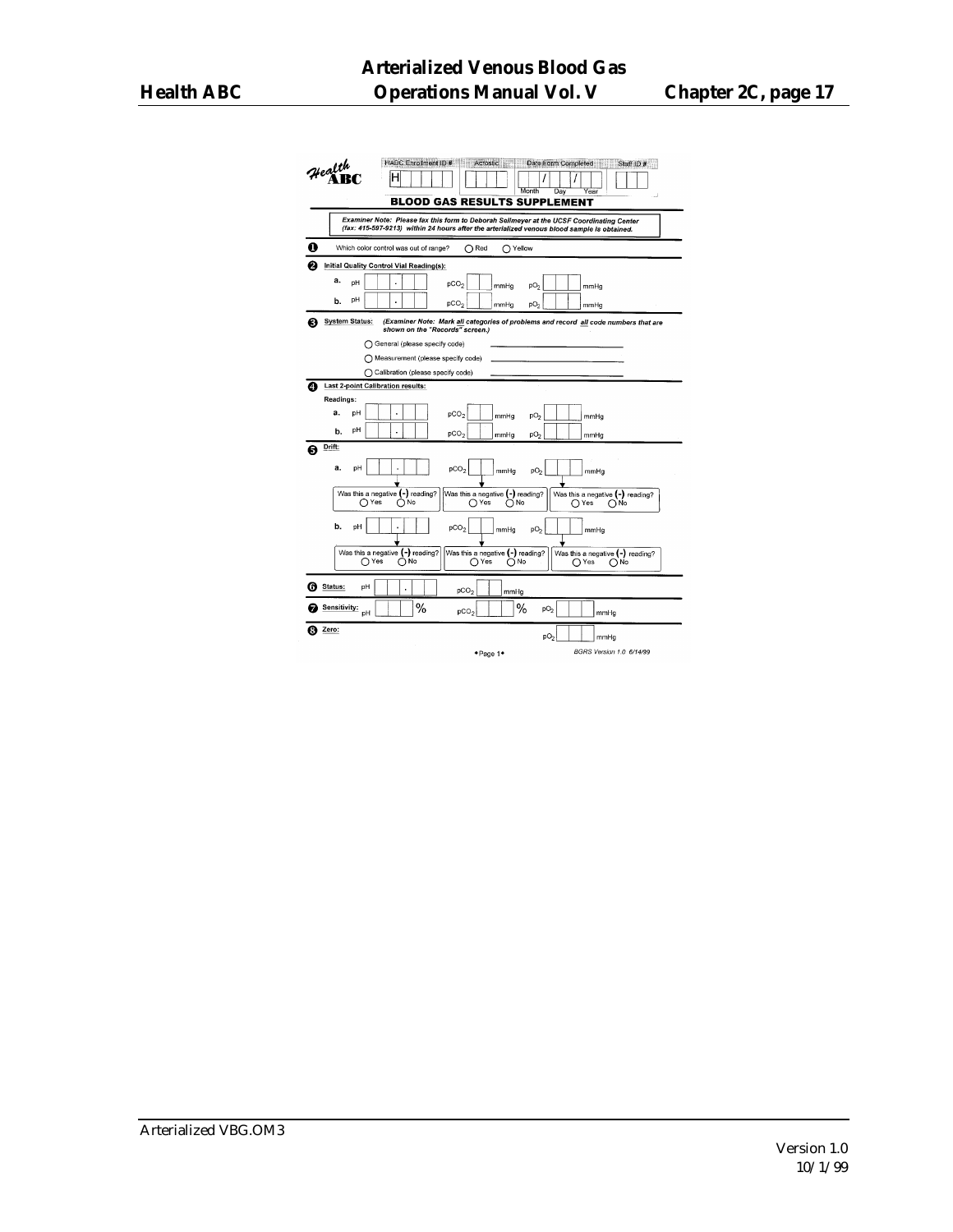

• The blood gas machine assumes room temperature (and the temperature of the ampoule) to be 25ºC (77ºF). If the room temperature and thus, the temperature of the ampoule, is significantly (more than 10ºF) different from that, it will alter the readings. If your QC ampoule readings are not within the manufacturer's range and the room is warmer or colder than the temperature assumed by the machine, you may need to change the temperature on the machine. To do this, aspirate the QC sample normally. After you have wiped the inlet and closed it, the screen will list a menu. This is the menu where you can change the color of the QC control from red to yellow. The line above the color has the temperature listed. Go to this line and type in the correct room temperature. This new temperature will be used to compute the results on the sample you just aspirated. If the results are now in range, document that you had to change the temperature on the machine on the supplemental data collection form and continue processing the participant sample. If this appears to have been the problem, you will have to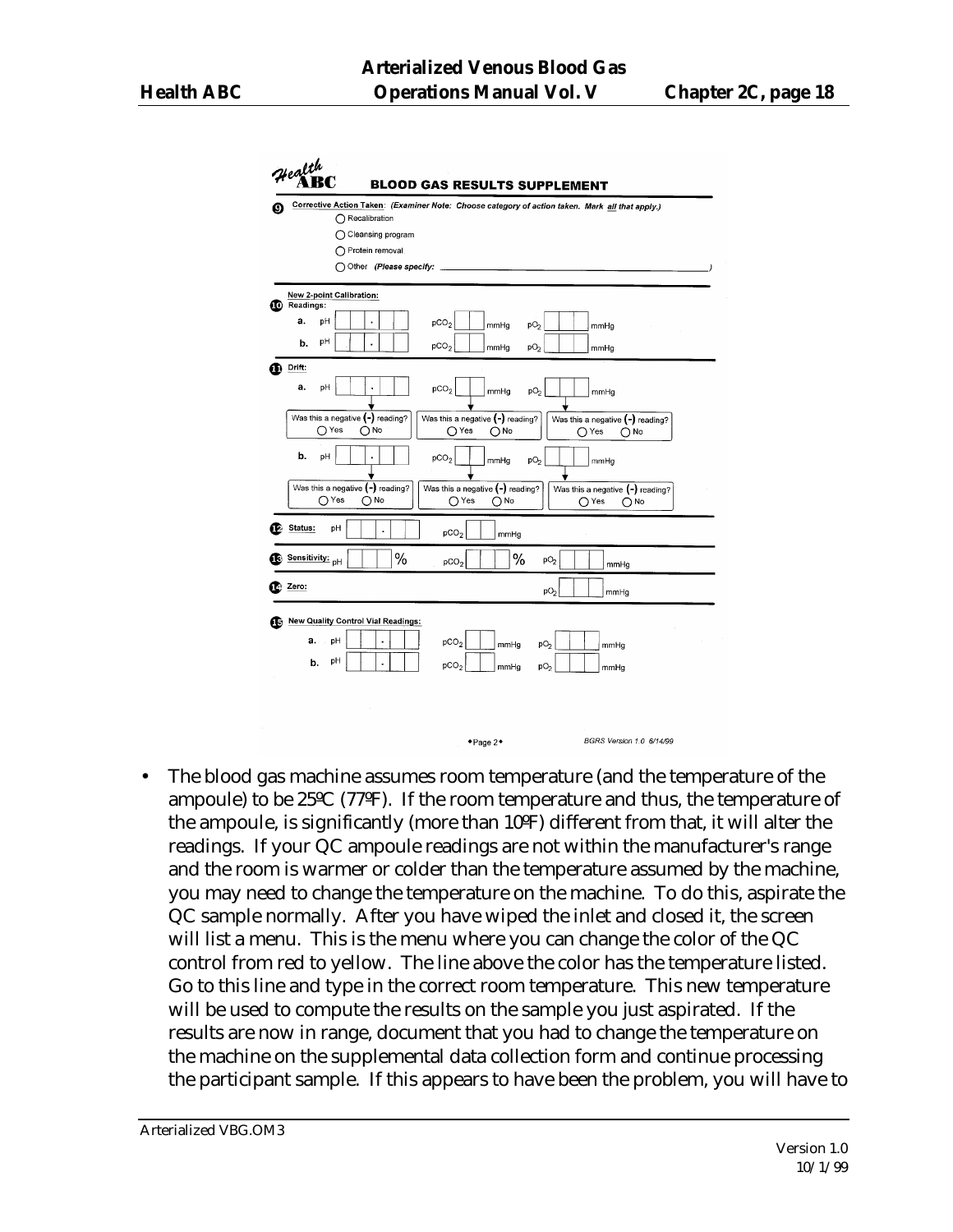change the temperature on the machine with each QC sample as long as the room is significantly above or below the pre-set temperature on the machine. Use the supplemental form for each participant who requires this change. Note that this only affects the QC ampoules; participant samples are assumed by the machine to be body temperature (37ºC or 98.6ºF) and are not affected by room temperature. All supplemental forms should be faxed the same day to:

Dr. Deborah Sellmeyer (415) 597-9213

#### **5.32 Question mark appears in upper right hand corner or other problem**

- Check the "System Status" by pushing the "Menu" softkey, then push "4" (System Status), then "1" (Records).
- The "Records" screen will give you an idea what the problem is ("General," "Measurement," or "Calibration") and give you a code number.
- Refer to the Key to Record Codes (page 8.3 in your Operator's Manual)., then refer to pages 8.4 to 8.9 for ways to remedy specific problems.
- General Approach to Troubleshooting:
	- 1. First perform a 2 point calibration. (Refer to section 4.12 for details on a 2 point calibration.) If that is OK, open a new ampoule of QC and repeat operation.
	- 2. Perform a Cleansing Operation, (refer to section 4.13 for details on the cleansing operation) then a 2 point calibration. If this does not clear up the problem,
	- 3. Perform a Protein Removal, then a 2 point calibration. If this does not clear up the problem,
	- 4. Perform troubleshooting steps relating to the specific problem (see pages 8.4 to 8.9 of Operator's Manual). Remember, if you remove, clean, or remembrane an electrode, the machine will go into a "re-startup procedure" which takes several minutes. During this time you cannot perform any action with the machine.
	- 5. If the problem lies with the O2 value, brush the O2 electrode and remembrane (see operator's manual for instructions). Perform a 2-point calibration (see section 4.13 above), then open a new yellow QC ampoule and repeat the protocol section on running the yellow ampoule (section 5.21 above). If OK, continue with analysis of participant sample. If still incorrect, record the readings obtained on the Blood Gas Results data collection form, run the participant sample and record these readings on the Blood Gas Results data collection form. Call the Radiometer Technical Service Advisor.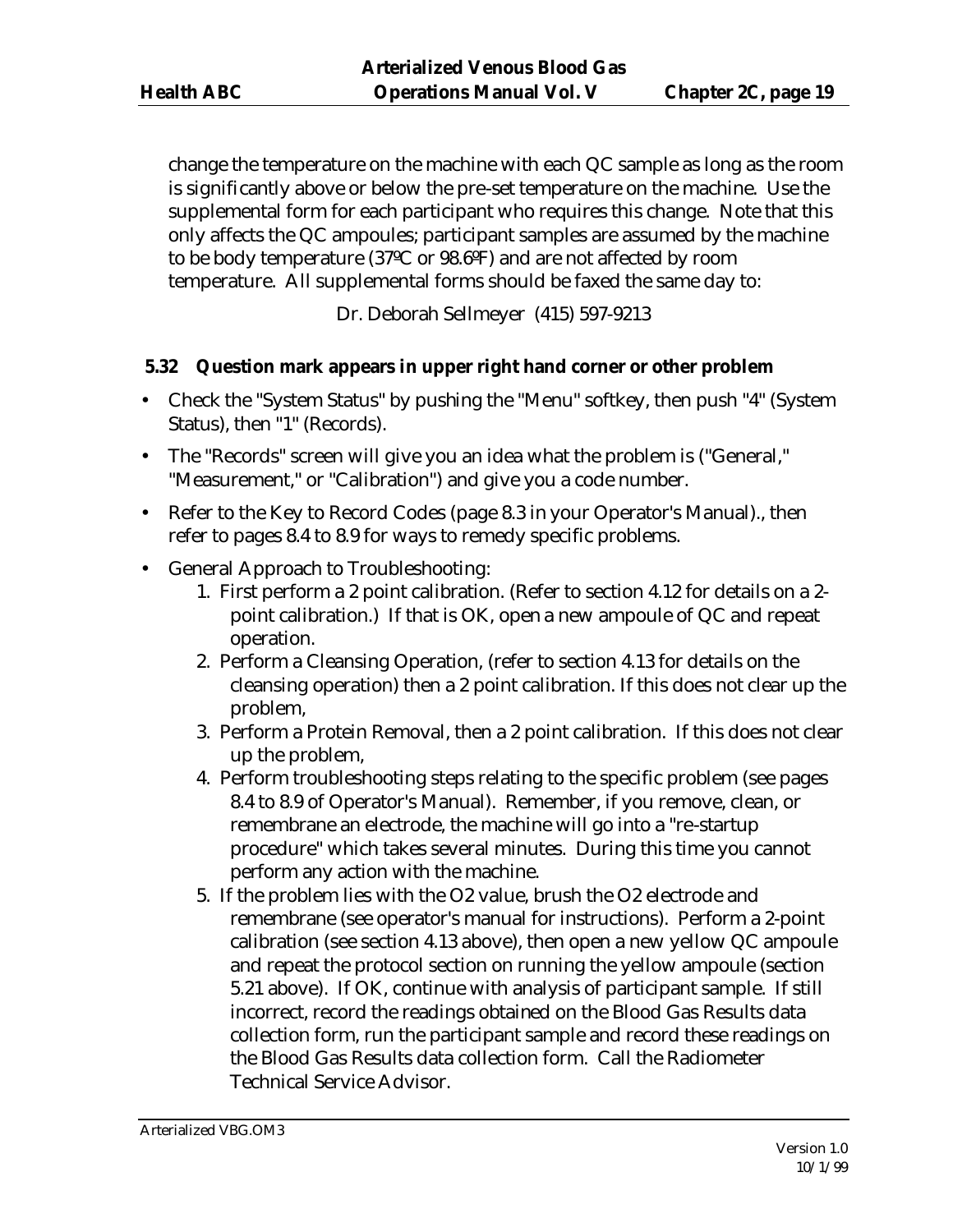- 6. If the problem lies with the CO2 value, remembrane the electrode (see operator's manual for instructions). Perform a 2-point calibration (see section 4.13 above), then open a new yellow QC ampoule and repeat the protocol section on running the yellow ampoule (section 5.21 above). If OK, continue with analysis of participant sample. If still incorrect, record the readings obtained on the Blood Gas Results data collection form, run the participant sample and record these readings on the Blood Gas Results data collection form. Call the Radiometer Technical Service Advisor. Also be sure to fill out a Blood Gas Results Supplement form and fax it to the Coordinating Center at the number listed above (section 5.31).
- 7. If the problem lies with the pH, remembrane the reference electrode and clean the pH electrode with distilled water. Perform a 2-point calibration (see section 4.13 above), then open a new yellow QC ampoule and repeat the protocol section on running the yellow ampoule (section 5.21 above). If OK, continue with analysis of participant sample. If still incorrect, record the readings obtained on the Blood Gas Results data collection form, run the participant sample and record these readings on the Blood Gas Results data collection form. Also, be sure to fill out a Blood Gas Results Supplement form and fax it to the Coordinating Center at the number listed above (section 5.31). Call the Radiometer Technical Service Advisor.

#### **6. Procedures for Performing the Measurement at Home**

Not applicable.

## **7. Alert values/Follow-up/Reporting to Participants**

If a participant's pH is less than 7.30, they should be advised that this lab result needs to be discussed with their physician. Suggested text: "Your blood test shows that you have more acid in your blood than most people. This could indicate a medical problem and we need to pass this on to your doctor. Most likely this is something that has been going on for a while and your doctor already knows about it but we want to make sure." This occurred in only 2 of the over 5,000 women on whom blood gasses were obtained in The Study of Osteoporotic Fractures. This could indicate an uncompensated or inadequately treated acidosis and the participant's physician should be notified. If the participant appears in medical distress or short of breath, the clinic supervisor should be notified immediately. If the participant has no complaints, obtain the name and contact information for the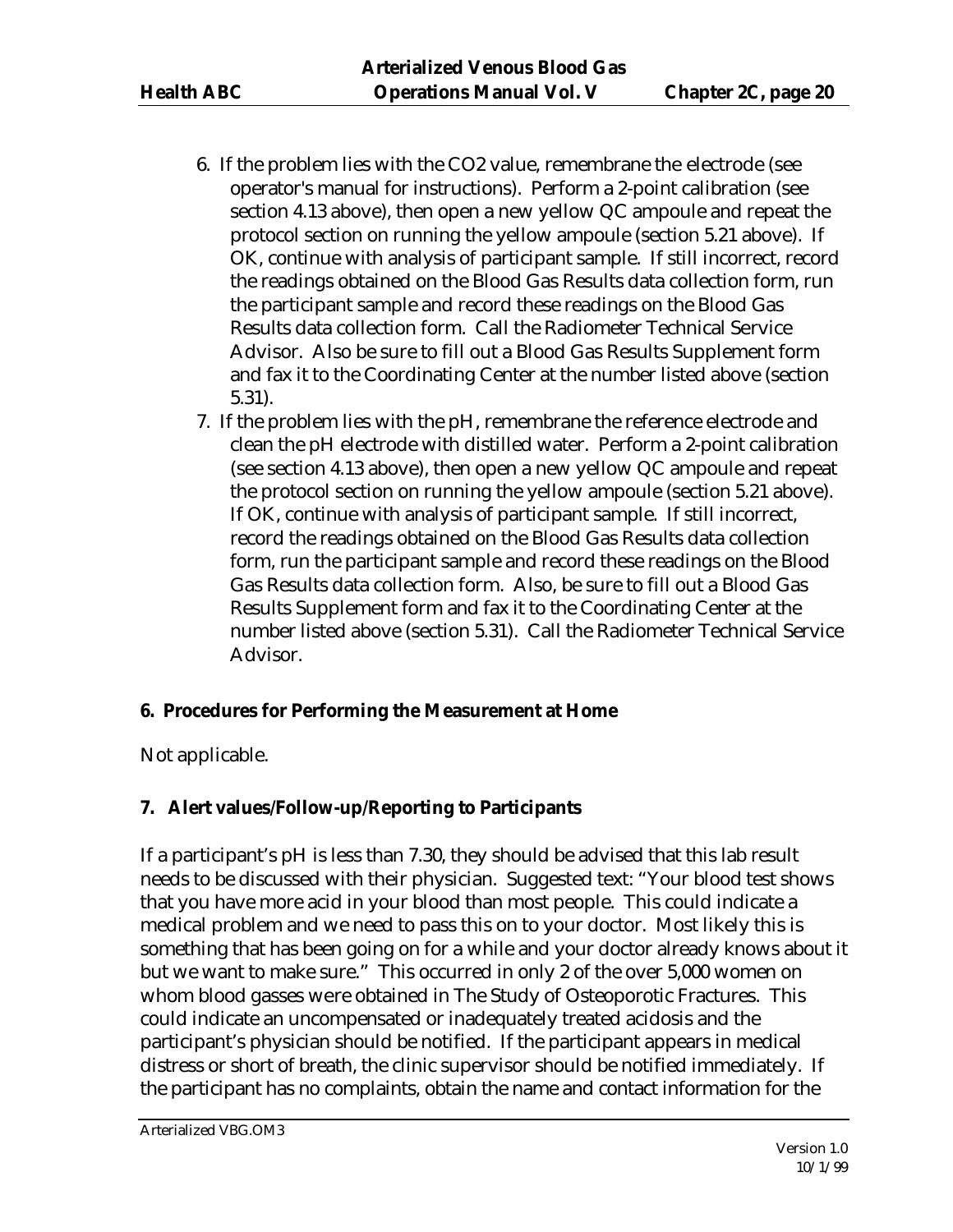participant's physician and notify the clinic physician who will contact the participant's physician.

#### **8. Quality Assurance**

#### **8.1 Training Requirements**

Proficiency with phlebotomy is mandatory. Training should also include:

- Reading and studying operations manual
- Attending Health ABC training session on techniques and use of the Radiometer blood gas machine
- Discussing problems and questions with QC officer

#### **8.2 Certification Requirements**

- Complete training requirements
- Practice performing blood gas analysis including controls twice on control vials and participant samples which have already been analyzed
- Perform daily maintenance on Radiometer ABL-5 blood gas machine while being observed by QC officer using QC checklist
- Conduct exam on two participants while being observed by QC officer using QC checklist

## **8.3 Quality Assurance Checklist**

#### **QC Checklist for Preparation**

- $\Box$  Clean and warm heating pad
- $\Box$  Remove ABL 5 machine from Standby
- $\Box$  Perform daily maintenance and record on maintenance log
- $\Box$  Perform 2 point calibration
- $\square$  Explain procedure to participant using suggested text
- $\Box$  Prepare heparin flush syringes

## **QC Checklist for drawing blood gas sample**

 $\Box$  Record fasting status, oxygen use, time, and temp on data collection sheet